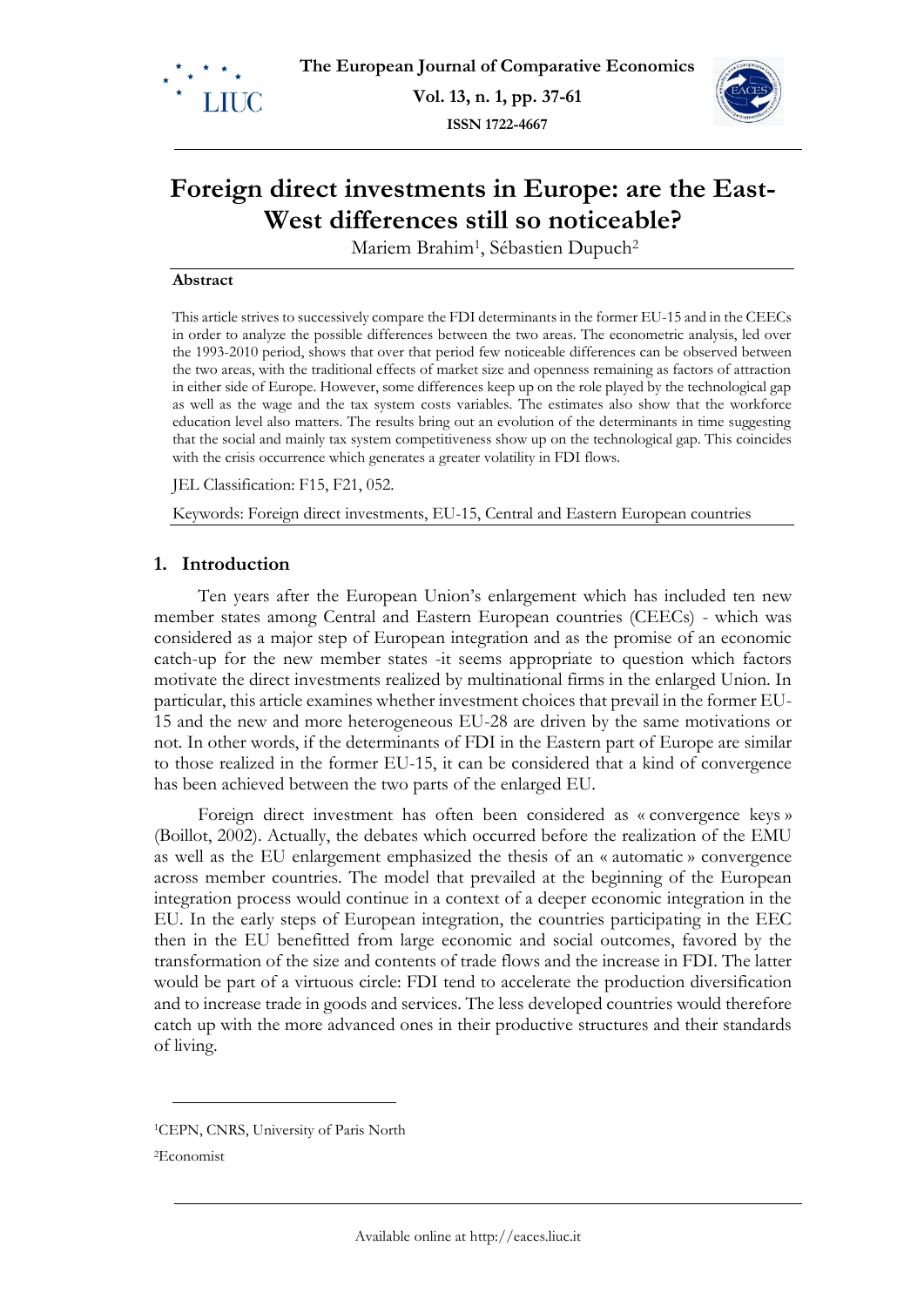However, the enlargement process encompassed major uncertainties (Chavance et al., 2004). The enlargement could widen the wealth gaps and increase inequalities across EU member states, as a result of deeper productive globalization on the one hand, trade and financial liberalization on the other hand. While economic integration tends to promote direct investments, especially on an intra-European basis, it also contributed to deepen the existing gaps, fostered social and tax competition enhanced by individual strategies of competitive devaluation, which are no longer about monetary variables but rather about wage, employment and social protection systems. The convergence hypothesis would not hold in such a context and huge differences would be noticed between the former EU-15 countries on one hand and the new member states on the other hand.

The aim of this work is to analyze whether determinants of FDI in the two parts of the enlarged EU reflect such differences. Some studies based on the analysis of FDI showed huge differences in direct investment choices within the EU with a clear divide between the East and the West (Dupuch, 2004). Before the enlargement, CEECs were considered heterogeneous with large internal gaps. This article intends to reexamine this issue ten years later. Have the FDI choices of European countries changed towards a closer path than the one which prevailed in the former EU-15? From this point of view, can a kind of convergence be observed between the East and the West? Is there a form of FDI normalization in the EU or a persistence of specificities across the new member states?

The article is structured as follows: the next section will deal with FDI-related literature and its relevance within the enlarged European Union. This is then followed by the presentation of stylized facts on FDI in Europe since 1993 so as to enhance the econometric analysis of their determinants and to bring forward possible differences between Eastern and Western Europe.

# **2. Literature review**

There are many motivations prompting a firm to expand internationally. They can be classified into four categories according to Berhman's classification (1972) which was resumed by Dunning (1993, 2008) on the mainspring of multinationals: Market seeking, Resource seeking, Efficiency and Strategic Asset seeking. However, in the case examined here, the new international trade theory provides more relevant orientations to our analysis. Thus, the distinction between horizontal and vertical direct investment strategies is privileged.

A first investment type, called horizontal, meets the target of searching new markets. This type of investment aims at serving the host countries' markets, since the multinationals are setting up subsidiaries and developing local goods and services productions that can replace exports from the home country.

According to Brainard (1997), the choice of FDI rather than exportation to serve a foreign market can be explained by a firm's trade-off between the advantages linked either to the proximity or to the concentration of activities. The firm's choice will then be determined by the weight of scale economies balanced with the transport costs. The horizontal FDI choice seems an alternative to exportation if the exchange costs exceed those of an abroad establishment. The transport costs and the international exchange obstacles are therefore factors in favour of direct investment strategies.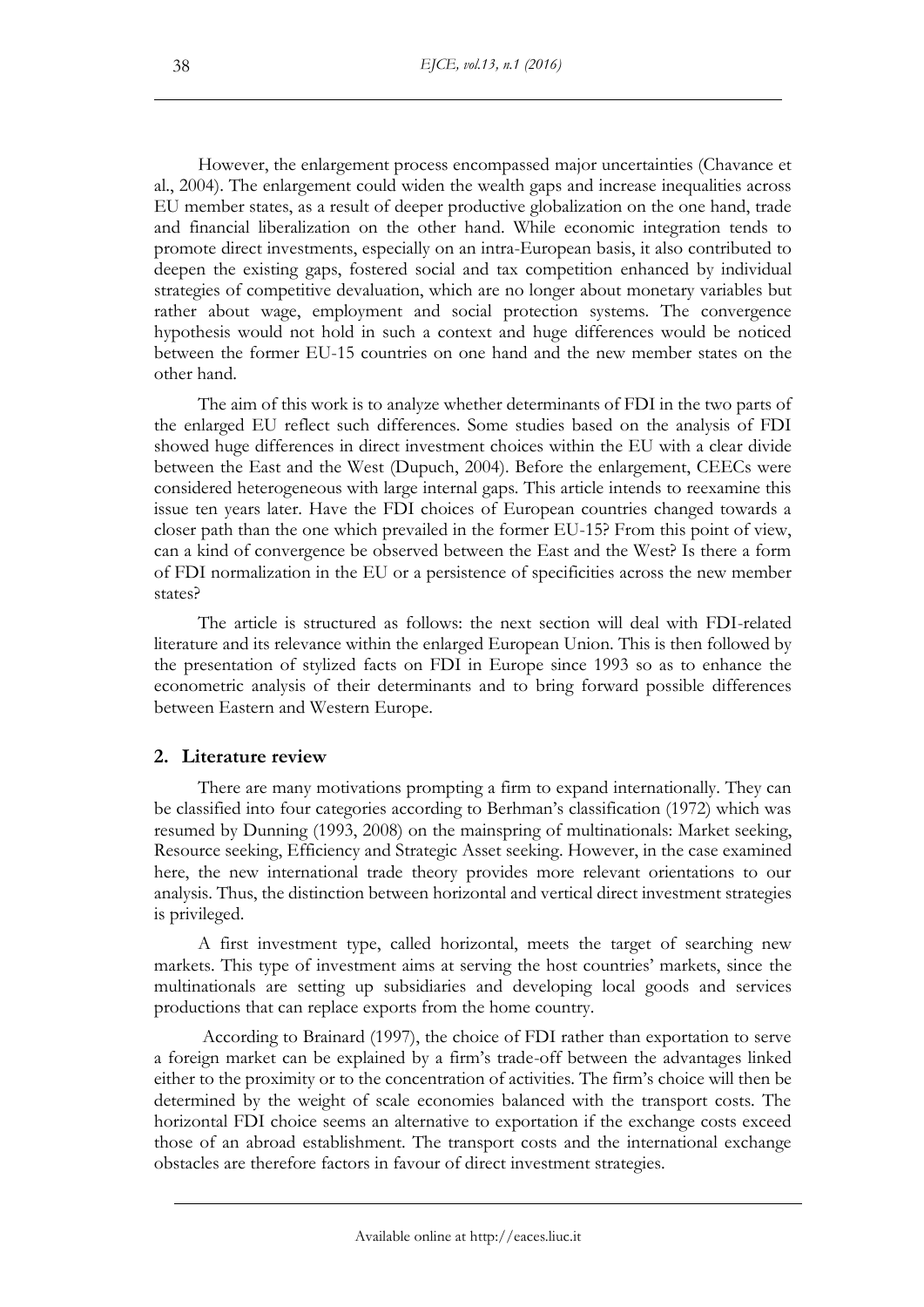Consequently, the direct investment in a foreign country makes it possible to produce a part of domestic production operations in order to reduce distribution costs or even to improve the multinational's position in the target market. The size of the host country's market, its economic growth potential, but also its proximity and the access to the neighboring economies are the main driving forces of these investments (Brenton et al., 1999; Campos and Kinoshita, 2003; Faeth, 2008, Bevan and Estrin (2000), Carstensen and Toubal (2004)). Moreover, the geographic and cultural proximity also seem determinant factors for the direct investments realized by a multinational towards another country (Resmini (1999); Tondel (2001); and Rasciute and Pentecost (2010)). The perspectives of markets growth in the countries of Eastern Europe formed from this point of view a favorable field to the development of the multinationals' activities.

A second type of investment is about the FDI seeking economic efficiency. The companies are then motivated by the search for low-cost production factors (capital or workforce). These investments are called « vertical » and imply movements of productive activities relocation rather than the deployment of production activities similar to those of the home country. Helpman (1984, 1985) then Helpman and Krugman (1985) elaborated a vertical FDI model starting from the differences of factorial endowments. These models are based on the factors proportion theory developed by Hecksher-Ohlin. The vertical FDI is based on the gaps between the countries regarding factorial endowments and can be explained by the technological distance between countries. This explanation can apply in the case of North-South investments. Nevertheless, the vertical FDI develop when the transaction costs between two economies are weak enough for such an operation to be profitable. The weakness of the access costs in the host country is a determinant factor for the foreign subsidiary to be able to import inputs at low costs.

Regarding the link between international trade and FDI, foreign investment has been considered by economic theory not only as a substitute for international trade but also as its complement. For instance, international trade and FDI flows have dramatically soared in the last decades. Certain market imperfections and mainly the possibility of achieving vertical investment lead to the conclusion that these two variables are closely linked. On the other hand, strong theoretic foundations, either linked to the factors exchange model or to the fundamental trade-off between exports and investment emphasized by the traditional trade theory (Mundell, 1957), support the idea of substitution. Therefore, empirical analysis can contribute to the debate on the role played by multinational firms in international trade. Many econometric studies have closely investigated the impact of FDI on international trade. For example, Fontagné and Pajot(1999) introduced bilateral FDI flows in a gravity equation applied to trade flows between twenty-one OECD countries over the 1980-1995period. They put forward a strong relation of complementarity between the two variables: a 10% increase of FDI towards a foreign country is linked to a 5% growth of exports to that same country.

In addition, the theory shows a different effect of the geographic distance on horizontal and vertical FDI. Distance from the host country increases the transport costs which will favor horizontal strategies of establishing subsidiaries in the host country rather than exporting from the home country. Conversely, a small geographic distance between two countries can enhance vertical investment strategies towards a given country followed by the re-importation of final goods towards the home country. In this case, low transport costs implied by the proximity between the two countries will favor this type of strategy.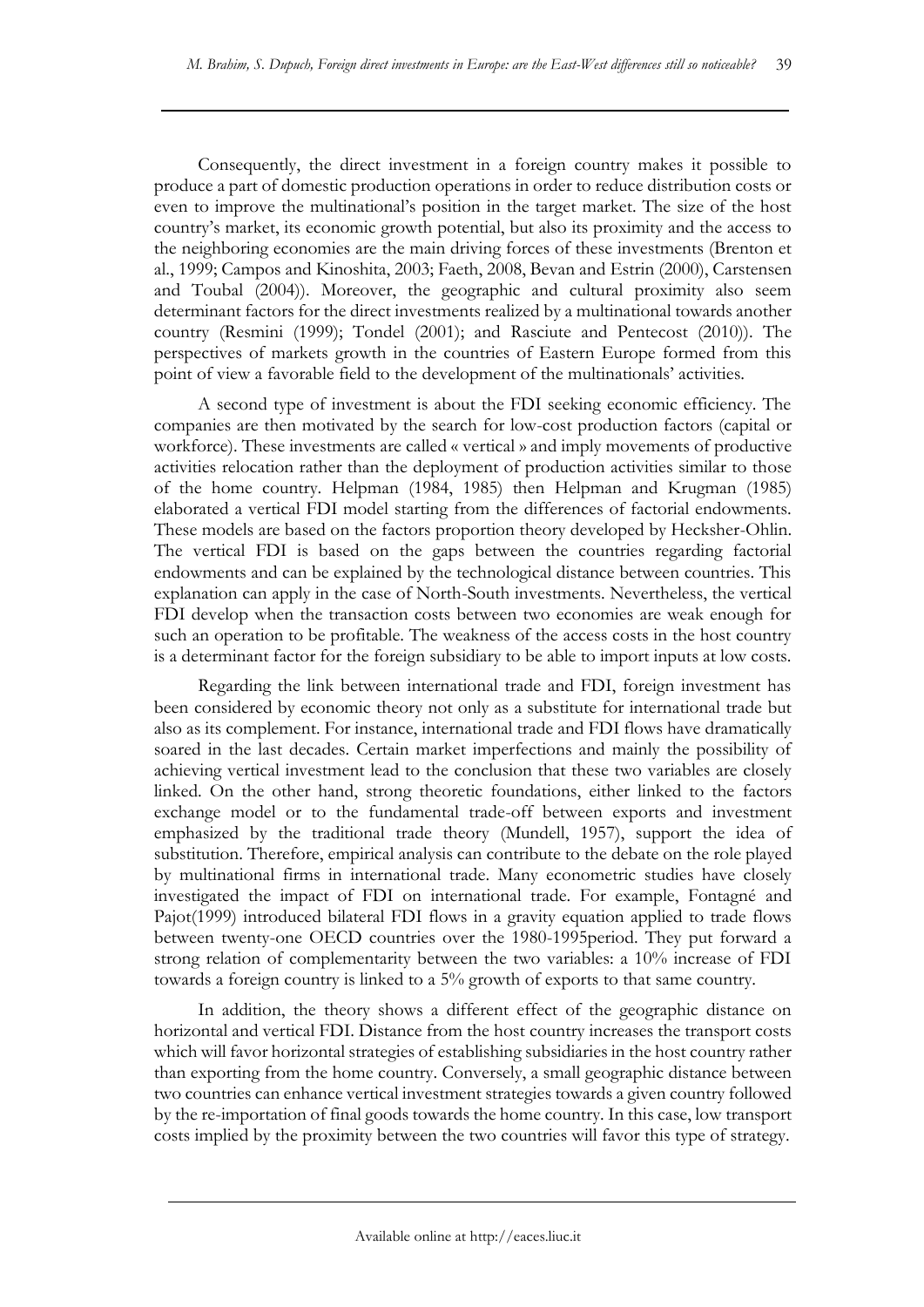Again, since the opening of their markets, the CEEC's have shown economic characteristics which made them a favorable destination for the relocation of companies coming from the former EU-15.

In such a context, looking for lower costs (wages and other costs) can be the main factor. Wage costs are much lower than in the EU-15, so that EU countries are more and more challenged by the competition of goods and services coming from the new Member States. Simultaneously, competitiveness factors can incite firms to increase their presence abroad, both through trade flows and FDI.

However, the theory according to which the vertical FDI would be justified by the labor costs does not have common agreement. Thus, Kravis and Lipsey (1982) used unitary salary costs in order to explain the relocation place choice of the American multinationals exporting their production to the United States or another country. They try to explain that the lack of significance that their regression eventually grants to the exogenous variable is linked to the difficulty of satisfactorily evaluating the productivity and the labor costs. The works of Girma, Greenaway and Wakelin (1999); Farrell, Gaston and Sturm(2004) as well as Görg, Molana and Montagna (2009) confirm the difficulty of convincingly demonstrating the effects of the unit labor costs on the FDI.

In the precise CEEC case, Carstensen and Toubal (2004) bring out that the combination of a skilled and relatively low-cost labor force exerts a significant influence on the capital inflows. According to Resmini (1999), the relocation of various production parts can be linked to the growth of exports to other destinations of the production chain. Therefore, the degree of an economy's openness to trade exchanges must also be taken into consideration. However, a part of direct investments can be motivated by the availability of resources or raw materials such as natural gas or oil (Campos and Kinoshita, 2003).While these investments are fairly widespread in the post-communist CIS, they are rarer in the countries of Central and Eastern Europe.

The frontier between the horizontal and vertical FDI is often fuzzy as the two types can sometimes be complementary. It is the idea developed by the « knowledge-capital model » of Markusen, Venables, Konan and Zhang (1996) and Markusen (1997). Rather than being a distinct investments logic in search for low-cost markets or production costs, the direct investments can result from a combination of two logics so as to take advantage from the best possible geographic configuration for a multinational's activities.

## **3. Some stylized facts**

The EU as a whole is an attractive host investment zone for the FDI both on the West European and the CEECs sides, as suggested by Tables 1 and 2. A strong increase of inward investments in the EU-15 during the 1999-2004 period is observed, followed by a global stabilization at high levels over the 2005-2010 period. In reality, FDI has been sharply increasing until 2007 before collapsing after the financial crisis. Similar trends can be observed in the CEECs. In percentage of GDP, the cumulative investment flows remain higher in the EU-15 over the periods examined (Tables 3 and 4). Despite their new attractiveness for multinational firms at the beginning of the 90s, investing firms do not go into the CEECs, at the detriment of the EU-15 countries.

In the EU-15, France and the UK are the main FDI host countries in the 90s, followed by the Netherlands and Benelux. At the beginning of 2000, Germany received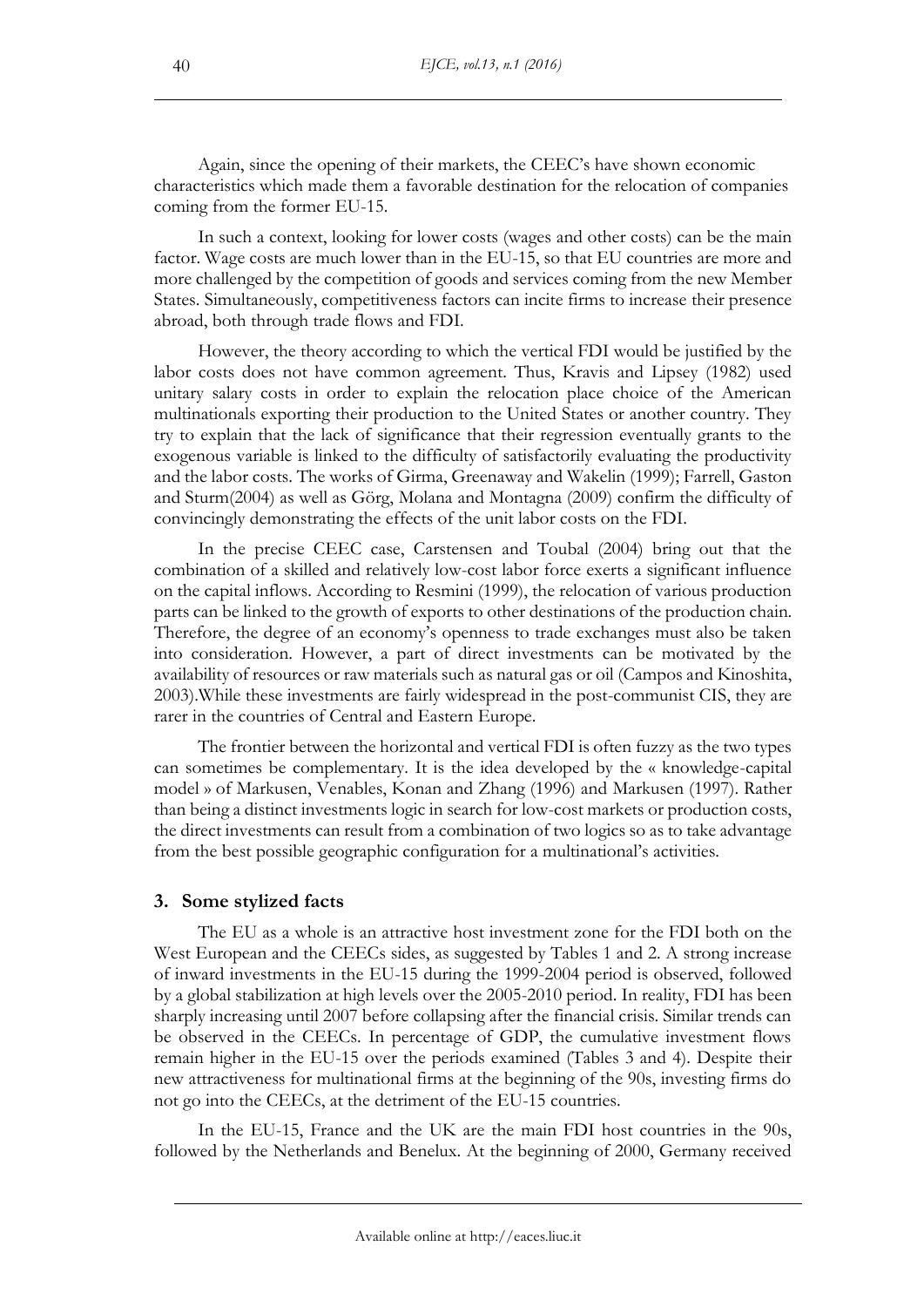large investments. The German share of FDI in the EU grew rapidly like Benelux while the share of France and the UK decreased. During the last period, FDI flows in the UK recovered, and investments in Benelux kept growing. Foreign investments towards France and the Netherlands kept falling in relative terms, similarly for Germany where the FDI resumed their 90s level.

In the CEECs, three countries(Poland, Czech Republic and Hungary) concentrated ¾ of their FDI in 93-98. Then, two countries joined Poland and the Czech Republic among the main FDI receivers: Slovakia at first, then Bulgaria and Romania. Hungary lost some of its relative attraction as it moved from 28% of the whole FDI between 1993 and 1998 to only 9% recently. At the same time, the respective shares of the Czech Republic and Poland remained fairly stable. The steady progress of Bulgaria and Romania is noteworthy.

The FDI share in the CEECs compared to the EU-15 grew slowly. It went from 8.9% over the 1993-1998 period to 10.6% over the 2005-2010 period.

In a nutshell, there are movements within the areas, with countries progressing relatively and others receding. This can be checked both in the EU-15 and the CEECs. After 2008, the crisis led to a sudden fall of FDI almost everywhere, with a similar magnitude decline in the two zones taken globally. Only some countries (Spain, Benelux and Slovenia) had stable or progressing FDI flows. Everywhere else, the decline was intense, with sometimes massive disinvestments like in Ireland or Denmark.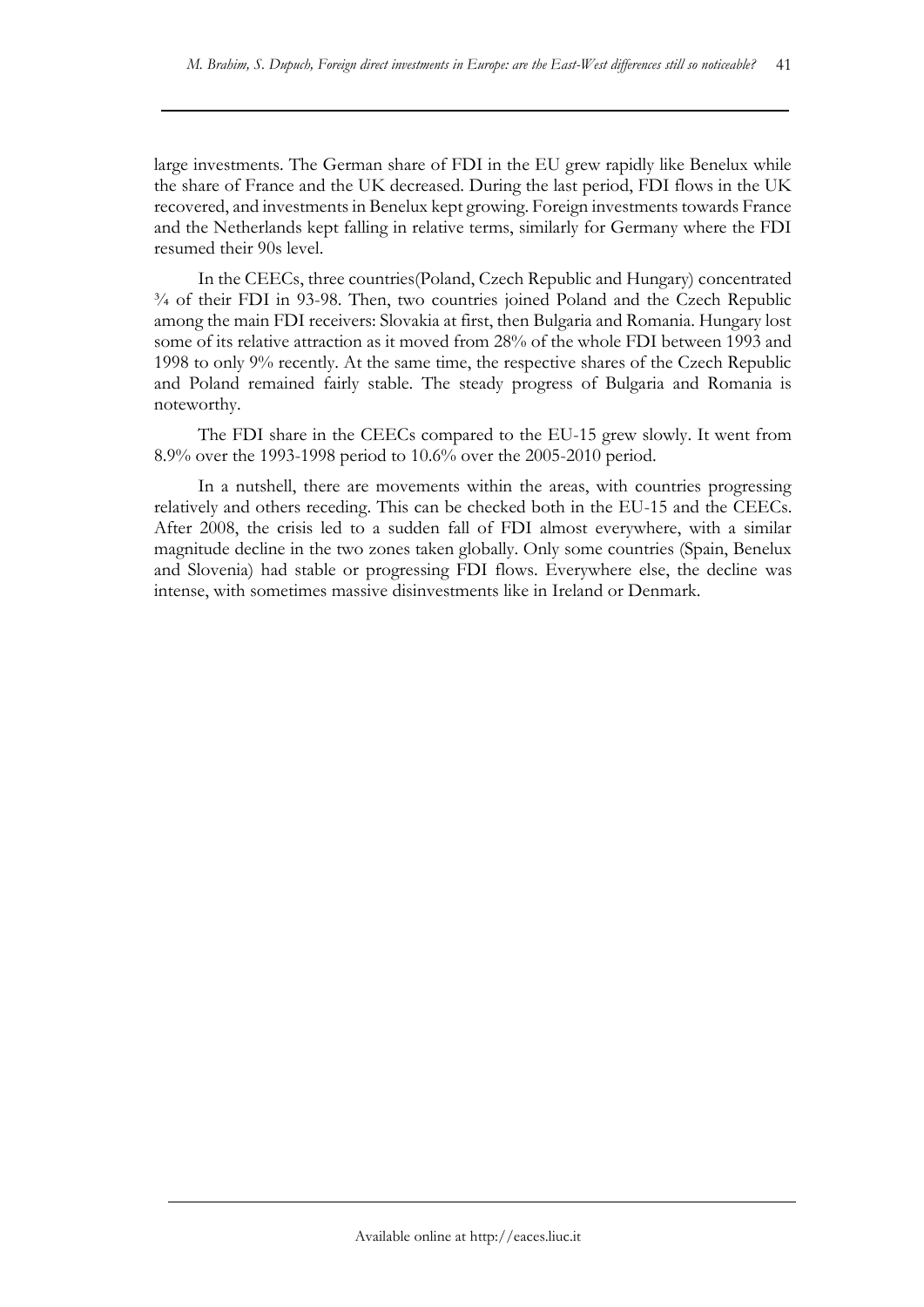|                   | Cumulative<br>FDI flow<br>$(1993-1998)$<br>(USD m) | <b>Distribution</b><br>in $\%$ | Cumulative<br>FDI flow<br>$(1999 - 2004)$ | Distribution<br>$in\%$ | Cumulative<br>FDI flow<br>2005-2007 | Distribution<br>in $\%$ | Cumulative<br>FDI flow<br>2008-2010 | Distribution<br>in $\%$ |
|-------------------|----------------------------------------------------|--------------------------------|-------------------------------------------|------------------------|-------------------------------------|-------------------------|-------------------------------------|-------------------------|
| Spain             | 59674,23                                           | 7,70                           | 176529,17                                 | 7,80                   | 120086,97                           | 6,85                    | 127271,62                           | 11,02                   |
| France            | 131814,65                                          | 17,01                          | 264369,92                                 | 11,68                  | 253023,19                           | 14,43                   | 122030,58                           | 10,57                   |
| Italy             | 23575,89                                           | 3,04                           | 91761,63                                  | 4,05                   | 109721,57                           | 6,25                    | 18419,54                            | 1,59                    |
| Germany           | 62937,74                                           | 8,12                           | 356468,23                                 | 15,75                  | 183273,35                           | 10,45                   | 87996,86                            | 7,62                    |
| Portugal          | 10196,85                                           | 1,31                           | 24905,04                                  | 1,10                   | 17900,34                            | 1,02                    | 10017,05                            | 0,86                    |
| Ireland           | 16996,30                                           | 2,19                           | 95138,47                                  | 4,20                   | $-12524,43$                         | $-0,71$                 | 52066,47                            | 4,51                    |
| Austria           | 16755,89                                           | 2,16                           | 26681,96                                  | 1,17                   | 49871,40                            | 2,84                    | 17001,41                            | 1,47                    |
| Denmark           | 22314,39                                           | 2,88                           | 61000,76                                  | 2,69                   | 27373,81                            | 1,56                    | $-5798,19$                          | $-0,50$                 |
| Benelux           | 78704,98                                           | 10,16                          | 402083,61                                 | 17,76                  | 196781,88                           | 11,22                   | 412141,44                           | 35,71                   |
| Finland           | 18872,52                                           | 2,43                           | 31367,33                                  | 1,38                   | 24852,90                            | 1,41                    | 6932,48                             | 0,60                    |
| United<br>Kingdom | 176009,91                                          | 22,72                          | 373322,82                                 | 16,49                  | 534133,11                           | 30,46                   | 215930,92                           | 18,71                   |
| Netherlands       | 90638,54                                           | 11,70                          | 227296                                    | 10,04                  | 172407,77                           | 9,83                    | 35793,20                            | 3,10                    |
| Greece            | 5124,20                                            | 0,66                           | 6686,54                                   | 0,29                   | 8089,48                             | 0,46                    | 7265,06                             | 0,62                    |
| Sweden            | 60967,72                                           | 7,87                           | 125366,16                                 | 5,53                   | 68003,21                            | 3,87                    | 46856,98                            | 4,06                    |
| $EU-15$           | 774583,86                                          | 100                            | 2262977,70                                | 100                    | 1752994,60                          | 100                     | 1153925,48                          | 100                     |

**Table1: Distribution of the FDI cumulative flows towards the EU-15**

*Source: UNCTAD, authors' calculations*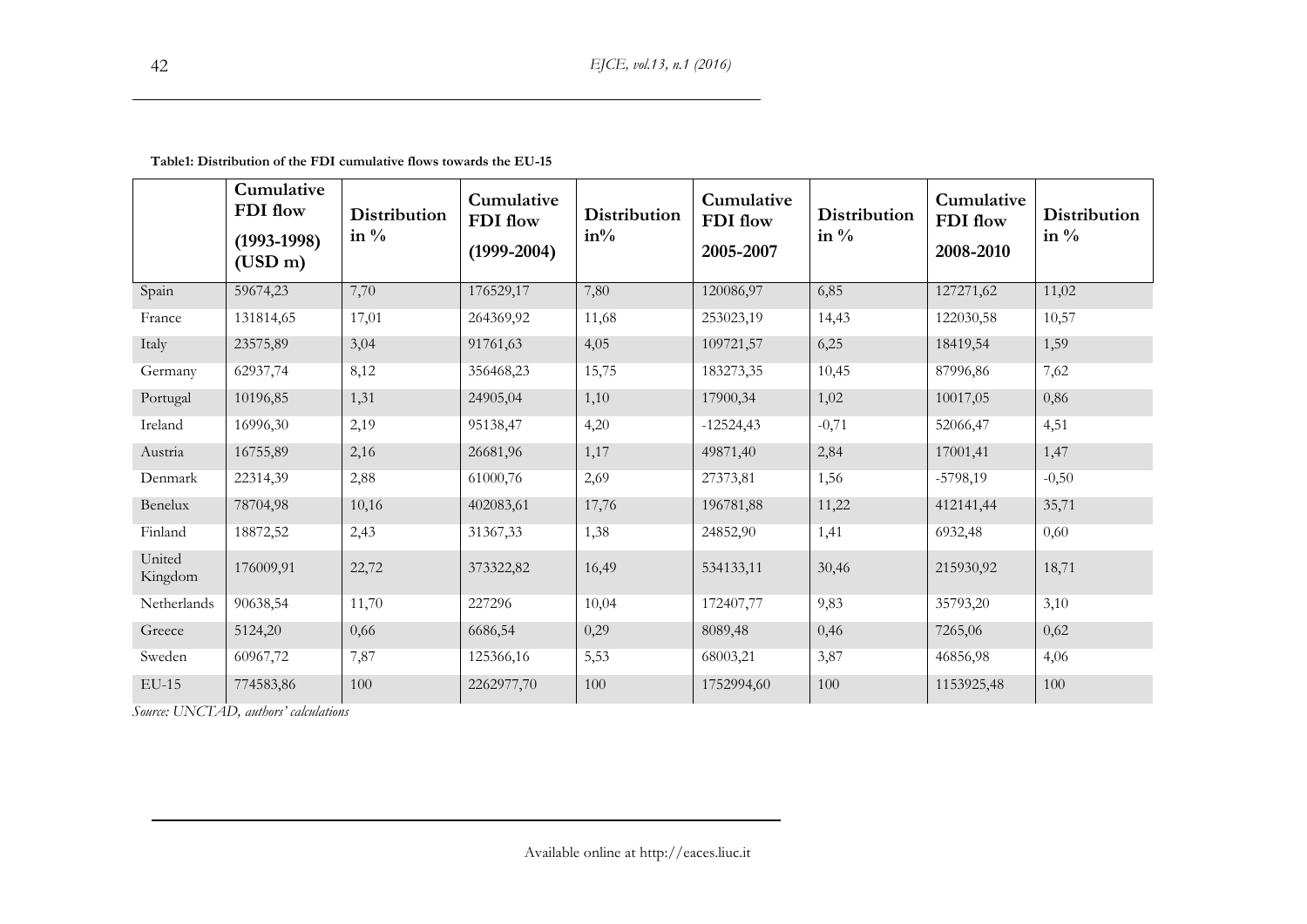|                           | Cumulative<br>FDI flow<br>$(1993-1998)$<br>(USD m) | Distribution<br>in $\%$ | Cumulative<br>FDI flow<br>$(1999-2004)$ | Distribution<br>in $\%$ | Cumulative<br>FDI flow<br>2005-2007 | <b>Distribution</b><br>in $\%$ | Cumulative<br>FDI flow<br>2008-2010 | <b>Distribution</b><br>in $\%$ |
|---------------------------|----------------------------------------------------|-------------------------|-----------------------------------------|-------------------------|-------------------------------------|--------------------------------|-------------------------------------|--------------------------------|
| Czech<br>Republic         | 10529,77                                           | 15,24                   | 32515,89                                | 21,94                   | 27559,69                            | 14,97                          | 15518,40                            | 12,57                          |
| Poland                    | 23053,40                                           | 33,37                   | 44002,16                                | 29,70                   | 53457,37                            | 29,05                          | 41646,38                            | 33,75                          |
| Latvia                    | 1695,57                                            | 2,45                    | 2085,30                                 | 1,40                    | 4692,38                             | 2,55                           | 1734,85                             | 1,40                           |
| Lithuania                 | 1567,55                                            | 2,26                    | 2990,21                                 | 2,01                    | 4859,87                             | 2,64                           | 2777,83                             | 2,25                           |
| Estonia                   | 1571,85                                            | 2,27                    | 3409,11                                 | 2,30                    | 7382,44                             | 4,01                           | 5170,02                             | 4,18                           |
| Slovenia                  | 1104,59                                            | 1,59                    | 3360,23                                 | 2,26                    | 2745,78                             | 1,49                           | 2958,88                             | 2,39                           |
| Hungary                   | 19491,56                                           | 28,21                   | 19408,74                                | 13,10                   | 18477,33                            | 10,04                          | 10482,84                            | 8,49                           |
| Bulgaria                  | 1370,36                                            | 1,98                    | 9058,25                                 | 6,11                    | 24113,71                            | 13,10                          | 14765,16                            | 11,96                          |
| Romania                   | 4363                                               | 6,31                    | 13014,26                                | 8,78                    | 27771,20                            | 15,09                          | 21692,85                            | 17,58                          |
| Slovakia                  | 4328,63                                            | 6,26                    | 18293,25                                | 12,34                   | 12929,96                            | 7,02                           | 6643,86                             | 5,38                           |
| CEEC <sub>s</sub> -<br>10 | 69076,32                                           | 100                     | 148137,46                               | 100                     | 183989,79                           | 100                            | 123391,10                           | 100                            |

**Table2: distribution of cumulative flows towards the CEECs**

*Source: UNCTAD, authors' calculations*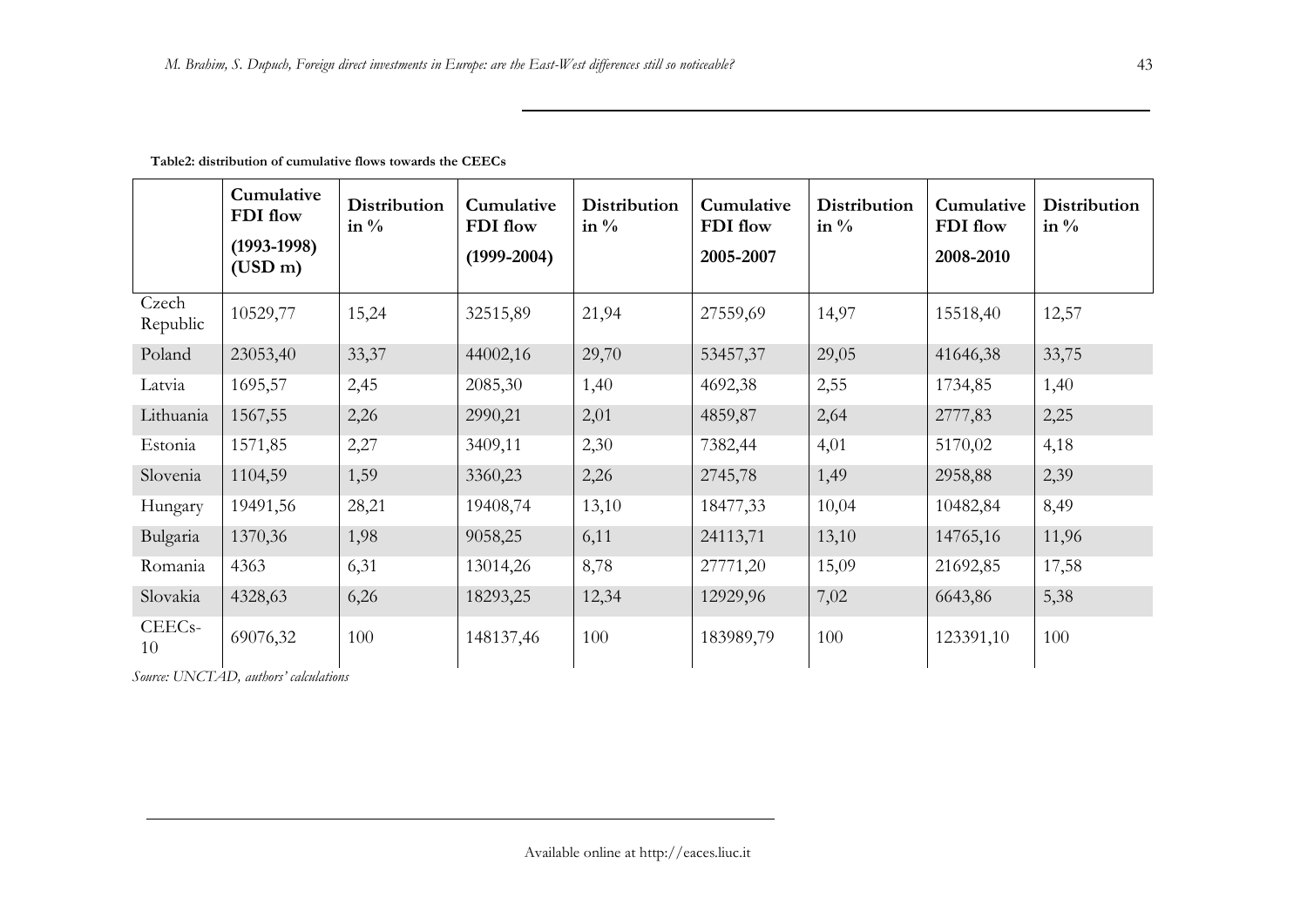|                                            | FDI in          | FDI in          | FDI in GDP %    |           |
|--------------------------------------------|-----------------|-----------------|-----------------|-----------|
|                                            | GDP $%$         | GDP $%$         | $(2005 - 2010)$ |           |
|                                            | $(1993 - 1998)$ | $(1999 - 2004)$ | 2005-2007       | 2008-2010 |
| Czech Republic                             | 1,26            | 3,06            | 3,83            | 1,90      |
| Poland                                     | 1,27            | 1,69            | 2,44            | 1,90      |
| Latvia                                     | 2,05            | 1,64            | 4,51            | 1,68      |
| Lithuania                                  | 1,58            | 1,43            | 2,95            | 1,56      |
| Estonia                                    | 3,75            | 3,60            | 9,59            | 6,17      |
| Slovenia                                   | 0,96            | 1,46            | 1,79            | 1,74      |
| Hungary                                    | 3,39            | 2,31            | 3,38            | 1,68      |
| Bulgaria                                   | 0,48            | 2,65            | 9,51            | 5,03      |
| Romania                                    | 0,56            | 1,39            | 4,09            | 2,76      |
| Slovakia                                   | 1,54            | 4,54            | 4,32            | 1,75      |
| $CEECs-10$<br>$C = IIN/CTAD \cup I \cup I$ | 1,69            | 2,38            | 4,64            | 2,62      |

**Table3: Cumulative flows in GDP percentage (CEECs)**

*Source : UNCTAD, authors' calculations*

| Table 4: Cumulative flows in GDP percentage (EU-15) |  |  |  |
|-----------------------------------------------------|--|--|--|
|-----------------------------------------------------|--|--|--|

|                | FDI in<br>GDP $%$ | FDI in<br>GDP $%$ | FDI in GDP %<br>$(2005 - 2010)$ |           |
|----------------|-------------------|-------------------|---------------------------------|-----------|
|                | $(1993 - 1998)$   | $(1999 - 2004)$   | 2005-2007                       | 2008-2010 |
| Spain          | 1,52              | 3,08              | 3,02                            | 2,86      |
| France         | 1,78              | 2,71              | 4,24                            | 1,83      |
| Italy          | 0,32              | $\mathbf{1}$      | 2,05                            | 0,30      |
| Germany        | 0,56              | 2,65              | 2,22                            | 0,96      |
| Portugal       | 1,21              | 2,15              | 2,46                            | 1,24      |
| Ireland        | 4,06              | 12,78             | $-2,32$                         | 9,30      |
| Austria        | 1,47              | 1,83              | 5,57                            | 1,70      |
| Denmark        | 3,02              | 6,36              | 4,70                            | $-0,87$   |
| Benelux        | 5,34              | 20,75             | 16,58                           | 30,87     |
| Finland        | 3,17              | 3,75              | 4,71                            | 1,17      |
| United Kingdom | 2,42              | 3,70              | 8,38                            | 3,28      |
| Netherlands    | 4,36              | 7,68              | 9,25                            | 1,72      |
| Greece         | 0,53              | 0,49              | 0,91                            | 0,73      |
| Sweden         | 5,21              | 8,05              | $\overline{7}$                  | 4,31      |
| $EU-15$        | 2,50              | 5,50              | 4,91                            | 4,24      |

*Source : UNCTAD, authors' calculations*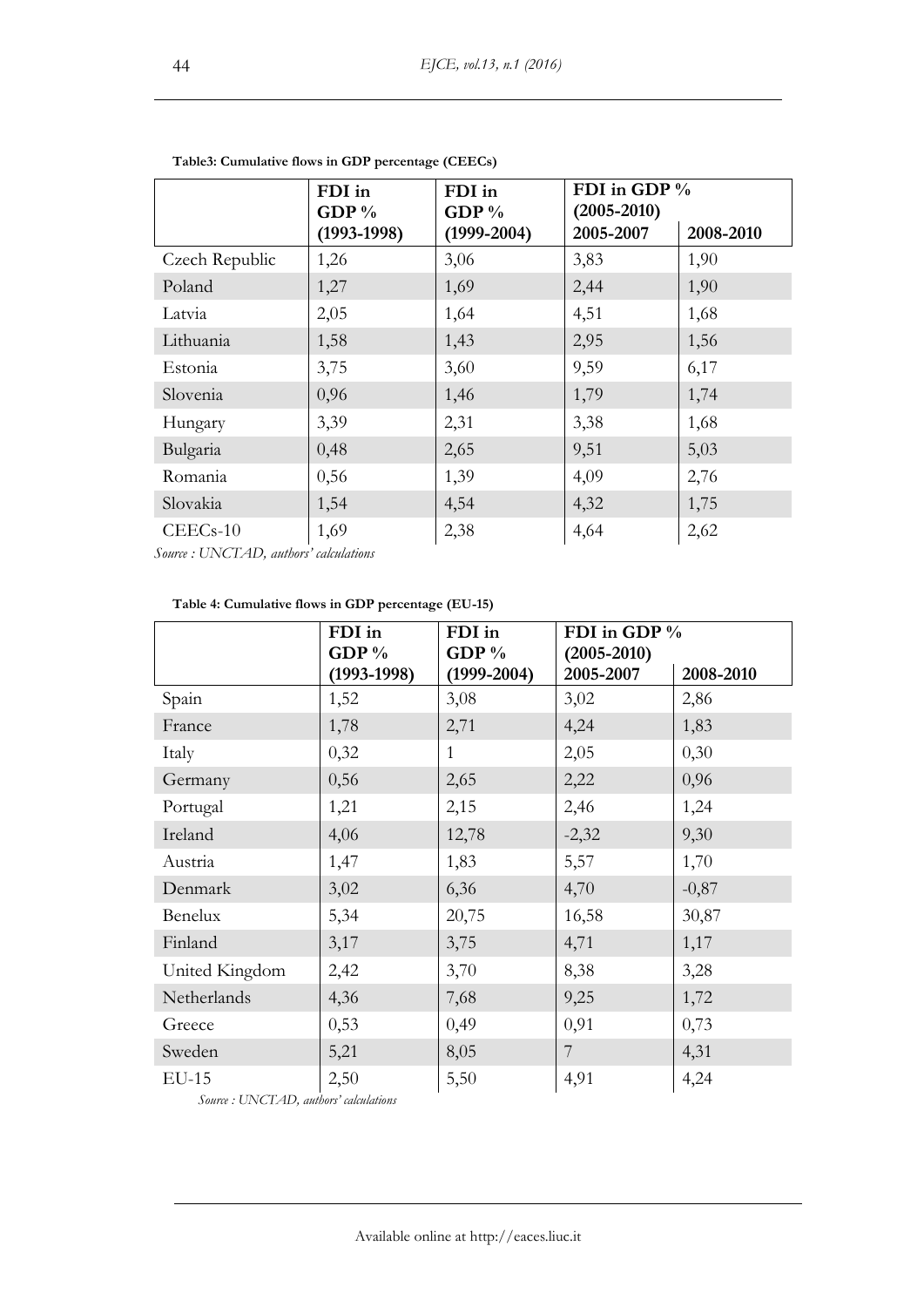#### **4. FDI econometric analysis**

The direct investment data used are taken from the International Investment Statistics of the OECD and the Eurostat and are expressed in millions of dollars. The estimated equations take the shape of a gravity equation expressed in logarithms and as certain flows take negative values<sup>3</sup> the log-linear transformation of the FDI variable, put forward by Fontagné and Pajot (1999), is used :

$$
TFDI_{ijt} = \ln\left(1 + \frac{FDI_{ijt}}{\alpha}\right),\,
$$

with i standing for the home country, j the host country and αa threshold close to the most important disinvestment value of the sample.

This analysis of FDI determinants considering the bilateral cumulative flows  $(TFDI<sub>ijt</sub>$  country i towards country j at time t) is estimated in a cross section with hostcountries fixed effects<sup>4</sup> in the enlarged union over the 1993-2010 period.

In order to identify the possible differences between the two zones to be analyzed here, the FDI determinants in the EU-15 and in the CEECs<sup>5</sup>are successively compared over the whole period then during 1993-2001 and 2002-2010. The first period corresponds to the end of the transition period towards the single market then the single currency for the EU-15. For the CEECs, this corresponds to the transition period towards a market-based economy and to the first steps of the EU integration process, which ends in 2004 with their full accession to the EU. The second period is marked by the EU enlargement and then by the financial crisis. The choice of 2001 as the turning point also relies on the fact that it splits our whole period into two sub-periods of equal length.

The tested equation takes the following shape:

 $\overline{a}$ 

$$
TFDI_{ijt} = a_0 + a_1 * lnGDP_{it} + a_2 * lnGDP_{jt} + a_3 * lnDIST_{ij} + a_4 * lnULC_{ijt} + a_5 * lnTAX_{ijt} + a_6 * lnRD_{ijt} + a_7 * lnSTOCK93_{jt} + a_8 * lnOPEN_{ijt} + a_8 * lnEDUC_{jt} + U_{ijt}
$$

The FDI flows are explained by a set of control variables, namely the old variables of gravity models which include the size of the home and host countries and the geographic distance separating them. Moreover, a relative unit labor costs variable is tested. After that, the impact of the tax burden changes on the country's attractivenessis

<sup>3</sup>The variables are expressed in logarithms. Difficulties can occur when some flows take negative values and the value of the invested capital is less than the amounts of capital distributed in the home country.2 observations are lost with the transformation.

<sup>4</sup>All the estimations are made with host country fixed effects to take into account the heterogeneity of host countries.

<sup>5</sup>The countries selected are Hungary, Poland, the Czech Republic, Slovakia, Slovenia, Estonia, Bulgaria, Romania, Latvia and Lithuania.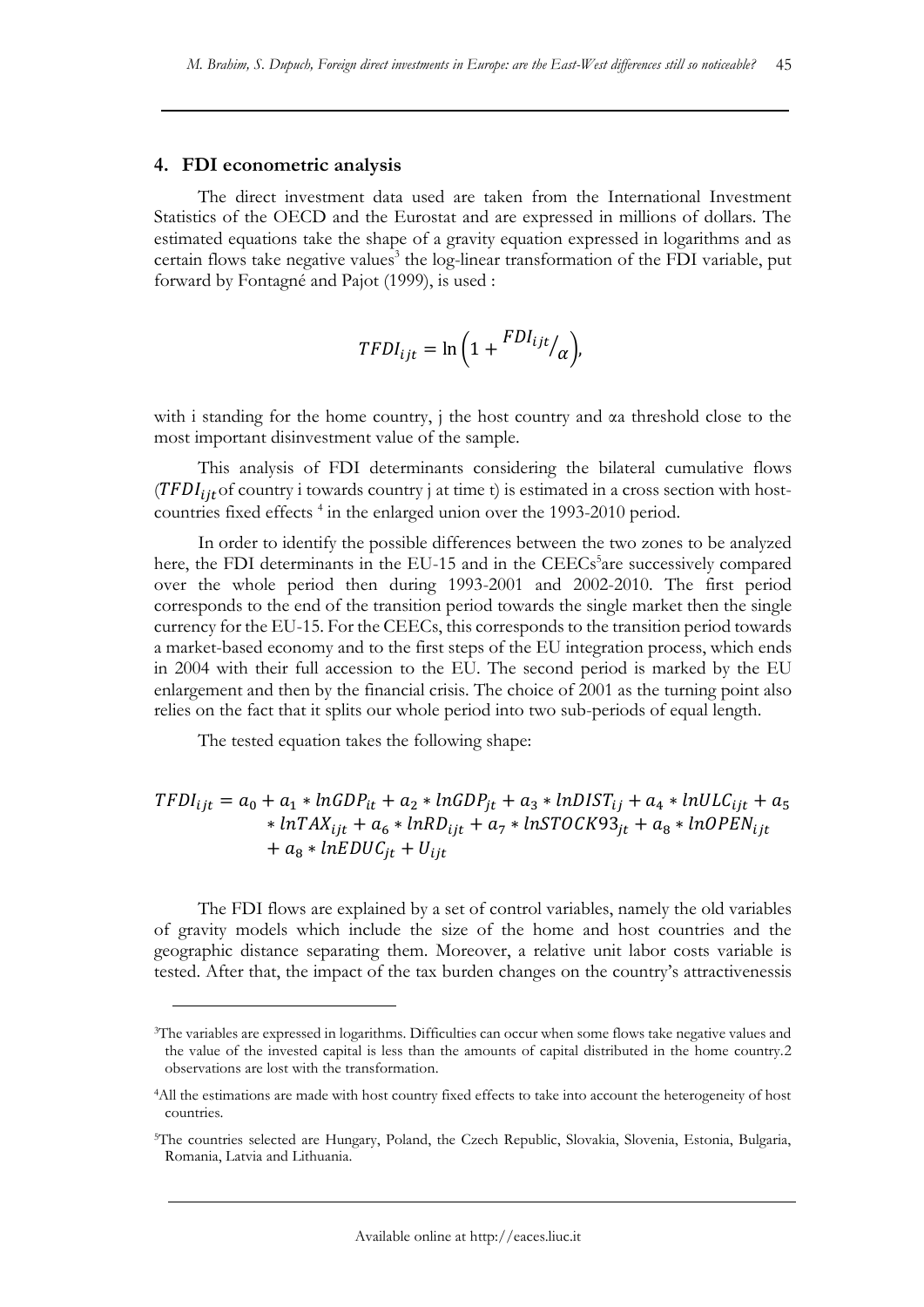tackled and a relative taxation rate is introduced in the estimated model. The difference of technology between home and host countries is also introduced.

To better examine FDI investments polarization patterns, the total FDI stock reported to the host country's GDP is introduced. This stock is taken at the beginning of the period.

Finally, a degree of bilateral openness between the home and the host countries is added as well as a proxy for skilled labor measured by the level of education attained by the active population (see annex for definitions).

The motivation for the variables choice is the following: the calculation details and the sources of data are indicated in annex A.

## **5. Econometric Results**

In the remainder of this section, the results focusing on the differences between the various areas and the different periods are discussed. First, the results for the two areas over the whole 1993-2010 period will be discussed and then the estimations will be compared across the two sub-periods, beginning with the former EU-15 and then the CEEC's.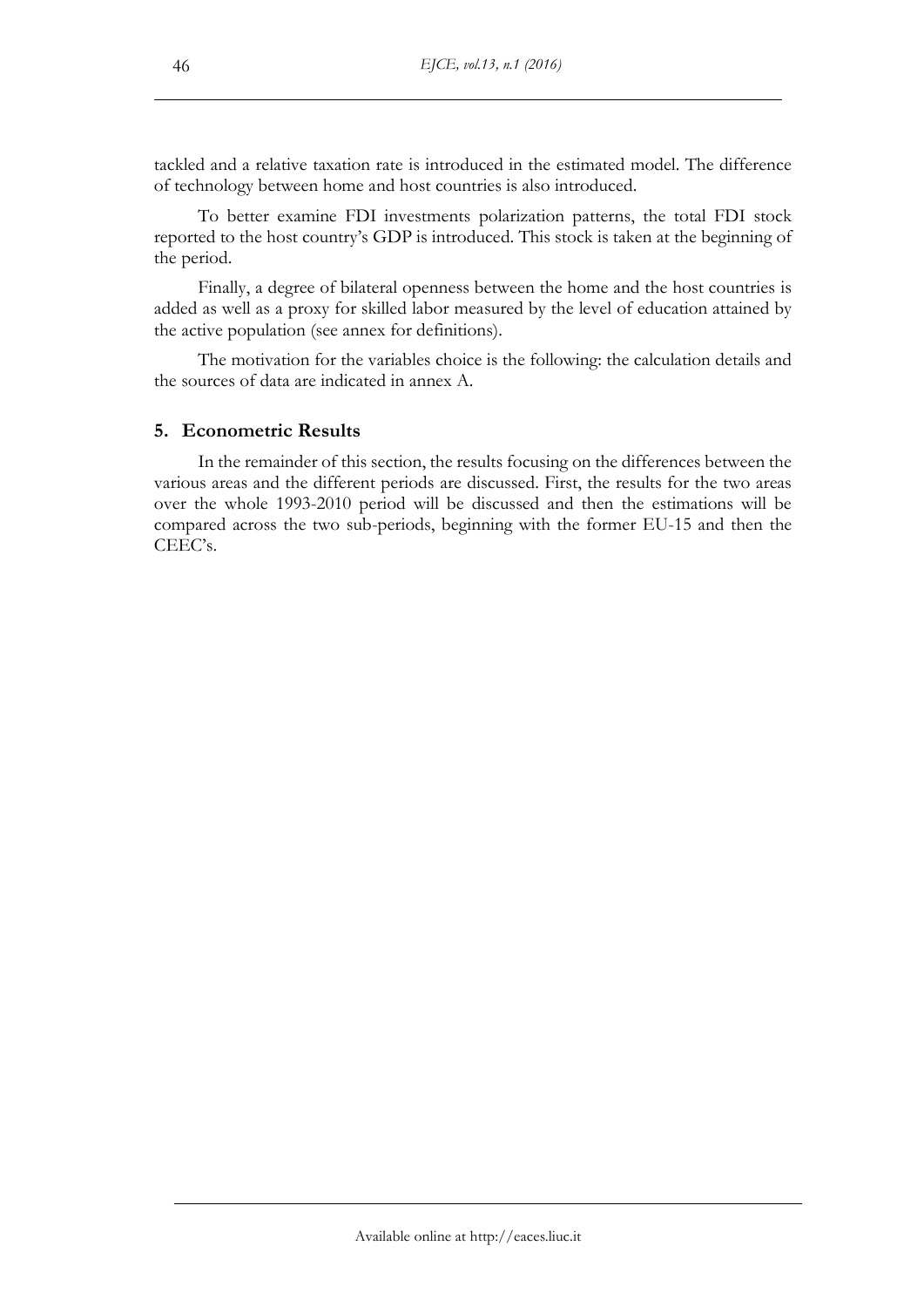|                      | (1)         | (2)         | (3)         | (4)         | (5)         |
|----------------------|-------------|-------------|-------------|-------------|-------------|
| <b>VARIABLES</b>     | <b>TFDI</b> | <b>TFDI</b> | <b>TFDI</b> | <b>TFDI</b> | <b>TFDI</b> |
| $GDP_i$              | $0.425***$  | $0.381**$   | $0.352**$   |             |             |
|                      | (0.135)     | (0.147)     | (0.146)     |             |             |
| $GDP_i$              | $0.463***$  | $0.505***$  |             | $0.743***$  | $0.868***$  |
|                      | (0.0901)    | (0.0935)    |             | (0.0852)    | (0.184)     |
| $DIST_{ij}$          | $-0.997***$ | $-1.224***$ | $-1.344***$ | $-0.293**$  | $-1.095***$ |
|                      | (0.133)     | (0.128)     | (0.133)     | (0.141)     | (0.147)     |
| $ULC_{ij}$           | $-1.850*$   | 0.209       | $-1.123$    | $-1.700$    | $-1.800$    |
|                      | (0.966)     | (0.991)     | (1.088)     | (1.057)     | (1.294)     |
| $TAX_{ii}$           | $-1.056***$ |             | $-1.062**$  | $-0.772**$  | $-1.580***$ |
|                      | (0.334)     |             | (0.421)     | (0.307)     | (0.460)     |
| $RD_{ij}$            | 0.101       | 0.110       |             | 0.126       | $0.254**$   |
|                      | (0.0913)    | (0.0911)    |             | (0.0777)    | (0.106)     |
| STOCK93 <sub>i</sub> | $0.474***$  |             |             | $0.586***$  | $0.479***$  |
|                      | (0.0817)    |             |             | (0.0669)    | (0.0830)    |
| $OPEN_{ij}$          |             |             |             | $0.698***$  |             |
|                      |             |             |             | (0.0835)    |             |
| $EDUC_i$             |             |             |             |             | 0.0911      |
|                      |             |             |             |             | (0.301)     |
| Constant             | $-2.392$    | $3.655**$   | 11.22***    | $-12.24***$ | 4.150**     |
|                      | (2.251)     | (1.676)     | (0.948)     | (2.071)     | (2.032)     |
| Obs                  | 154         | 154         | 154         | 154         | 154         |
| R-squared            | 0.570       | 0.464       | 0.366       | 0.676       | 0.485       |

**Table 5a: Estimation results EU-15(93-2010)**

*Robust standard errors in parentheses*

*\*\*\* p<0.01, \*\* p<0.05, \* p<0.1*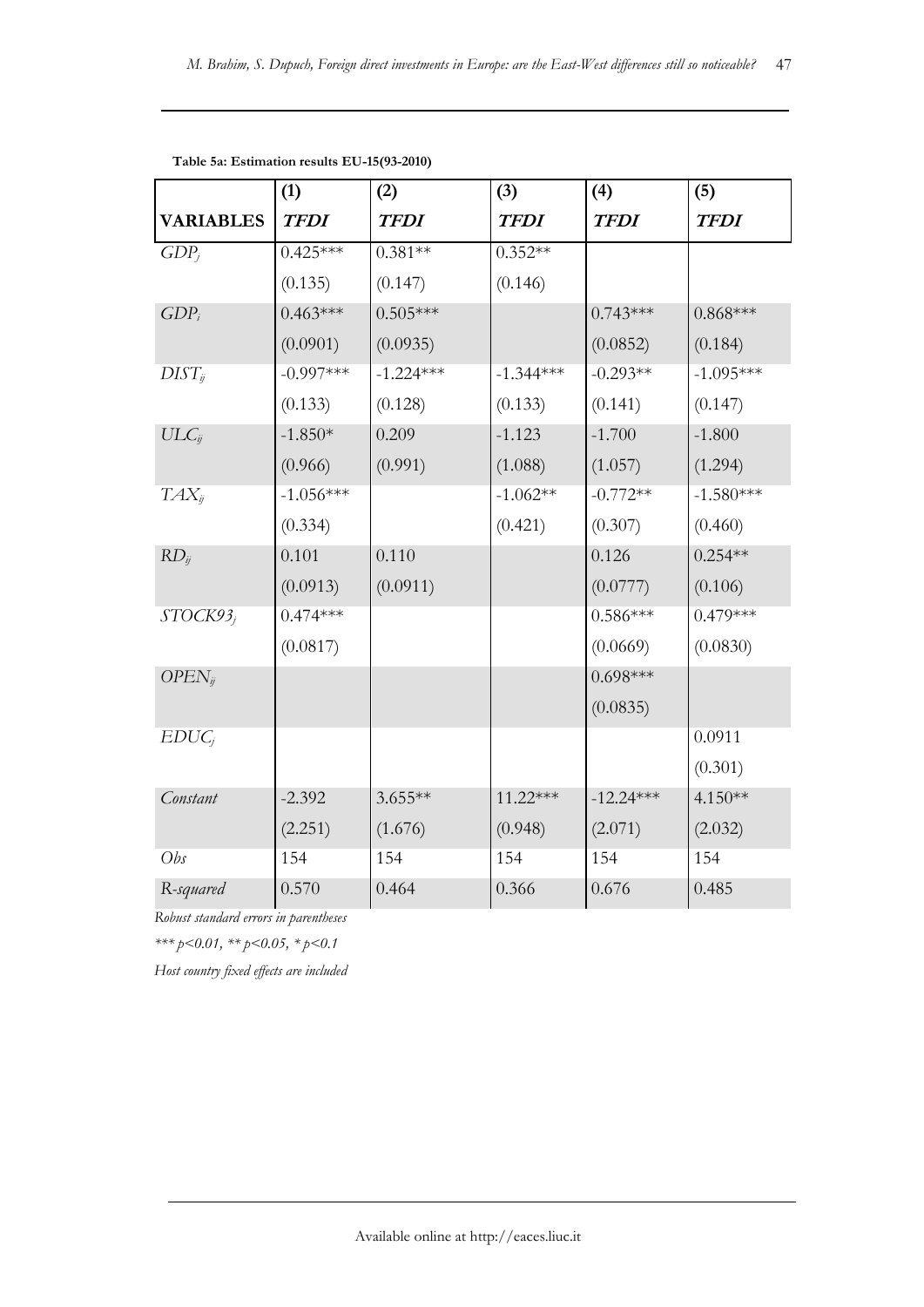|                  | (1)         | (2)         | (3)         | (4)          | (5)         |
|------------------|-------------|-------------|-------------|--------------|-------------|
| <b>VARIABLES</b> | <b>TFDI</b> | <b>TFDI</b> | <b>TFDI</b> | <b>TFDI</b>  | <b>TFDI</b> |
| $GDP_i$          | 1.810***    | 1.692***    | $1.651***$  |              |             |
|                  | (0.377)     | (0.407)     | (0.337)     |              |             |
| $GDP_i$          | $0.262**$   | $0.418***$  |             | 0.127        | $0.262**$   |
|                  | (0.112)     | (0.116)     |             | (0.110)      | (0.112)     |
| $DIST_{ij}$      | $-0.656***$ | $-0.474***$ | $-0.604***$ | $-0.499$ *** | $-0.656***$ |
|                  | (0.168)     | (0.175)     | (0.167)     | (0.185)      | (0.168)     |
| $ULC_{ij}$       | $-5.708**$  | $-6.080**$  | $-3.395$    | $-4.310*$    | $-5.708**$  |
|                  | (2.650)     | (2.679)     | (2.291)     | (2.541)      | (2.650)     |
| $TAX_{ii}$       | $-1.982***$ |             | $-2.305***$ | $-0.941**$   | $-1.982***$ |
|                  | (0.370)     |             | (0.417)     | (0.404)      | (0.370)     |
| $RD_{ij}$        | $0.553*$    | $0.851***$  |             | 0.167        | $0.553*$    |
|                  | (0.319)     | (0.300)     |             | (0.306)      | (0.319)     |
| STOCK93;         | $1.220*$    |             |             | $0.911***$   | 1.195***    |
|                  | (0.616)     |             |             | (0.141)      | (0.304)     |
| $OPEN_{ij}$      |             |             |             | $0.678***$   |             |
|                  |             |             |             | (0.175)      |             |
| $EDUC_i$         |             |             |             |              | $2.551**$   |
|                  |             |             |             |              | (1.101)     |
| Constant         | $-11.86***$ | $-5.837***$ | $-2.919*$   | $-3.559*$    | $-13.69**$  |
|                  | (3.572)     | (2.154)     | (1.594)     | (1.996)      | (5.472)     |
| Obs              | 108         | 108         | 108         | 108          | 108         |
| R-squared        | 0.528       | 0.456       | 0.487       | 0.554        | 0.528       |

**Table 5b:Estimation results CEECs (93-2010)**

*Robust standard errors in parentheses*

*\*\*\* p<0.01, \*\* p<0.05, \* p<0.1*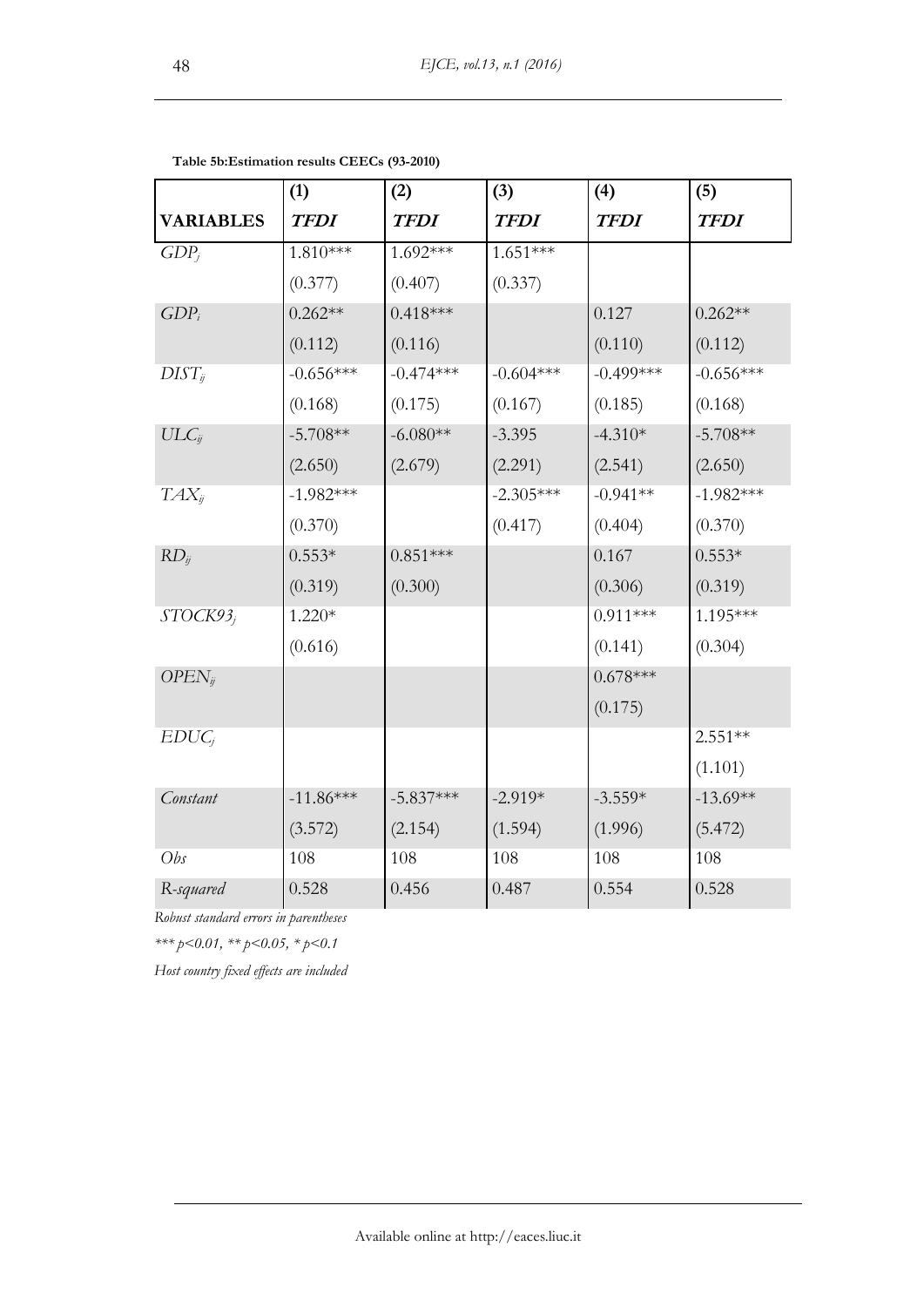|                  | (1)         | (2)         | (3)         | (4)         | (5)         |
|------------------|-------------|-------------|-------------|-------------|-------------|
| <b>VARIABLES</b> | <b>TFDI</b> | <b>TFDI</b> | <b>TFDI</b> | <b>TFDI</b> | <b>TFDI</b> |
| $GDP_i$          | 1.029***    | $0.321**$   | $0.289**$   |             |             |
|                  | (0.190)     | (0.131)     | (0.139)     |             |             |
| $GDP_i$          | $0.292***$  | $0.252***$  |             | $0.546***$  | $0.642***$  |
|                  | (0.0802)    | (0.0844)    |             | (0.0761)    | (0.156)     |
| $DIST_{ij}$      | $-1.153***$ | $-1.344***$ | $-1.398***$ | $-0.485***$ | $-1.175***$ |
|                  | (0.132)     | (0.130)     | (0.130)     | (0.135)     | (0.128)     |
| $ULC_{ij}$       | $-0.160***$ | $-0.140***$ | $-0.140**$  | $-0.169***$ | $-0.141***$ |
|                  | (0.0472)    | (0.0504)    | (0.0562)    | (0.0383)    | (0.0517)    |
| $TAX_{ii}$       | $-0.322$    |             | $-0.393$    | $-0.474*$   | $-0.634*$   |
|                  | (0.298)     |             | (0.373)     | (0.273)     | (0.350)     |
| $RD_{ij}$        | 0.124       | $0.177*$    |             | $0.150*$    | $0.429***$  |
|                  | (0.0940)    | (0.100)     |             | (0.0791)    | (0.134)     |
| STOCK93;         | $0.854***$  |             |             | 0.103       | $0.375***$  |
|                  | (0.169)     |             |             | (0.109)     | (0.0941)    |
| $OPEN_{ij}$      |             |             |             | $0.656***$  |             |
|                  |             |             |             | (0.0783)    |             |
| $EDUC_i$         |             |             |             |             | $0.679**$   |
|                  |             |             |             |             | (0.273)     |
| Constant         | $5.416***$  | 7.385***    | 11.02***    | 0.477       | $7.510***$  |
|                  | (1.634)     | (1.614)     | (0.955)     | (1.477)     | (1.420)     |
| Obs              | 154         | 154         | 154         | 154         | 154         |
| R-squared        | 0.549       | 0.478       | 0.435       | 0.668       | 0.531       |

**Table 6a : Estimation results EU-15(93-2001)**

*Robust standard errors in parentheses*

*\*\*\* p<0.01, \*\* p<0.05, \* p<0.1*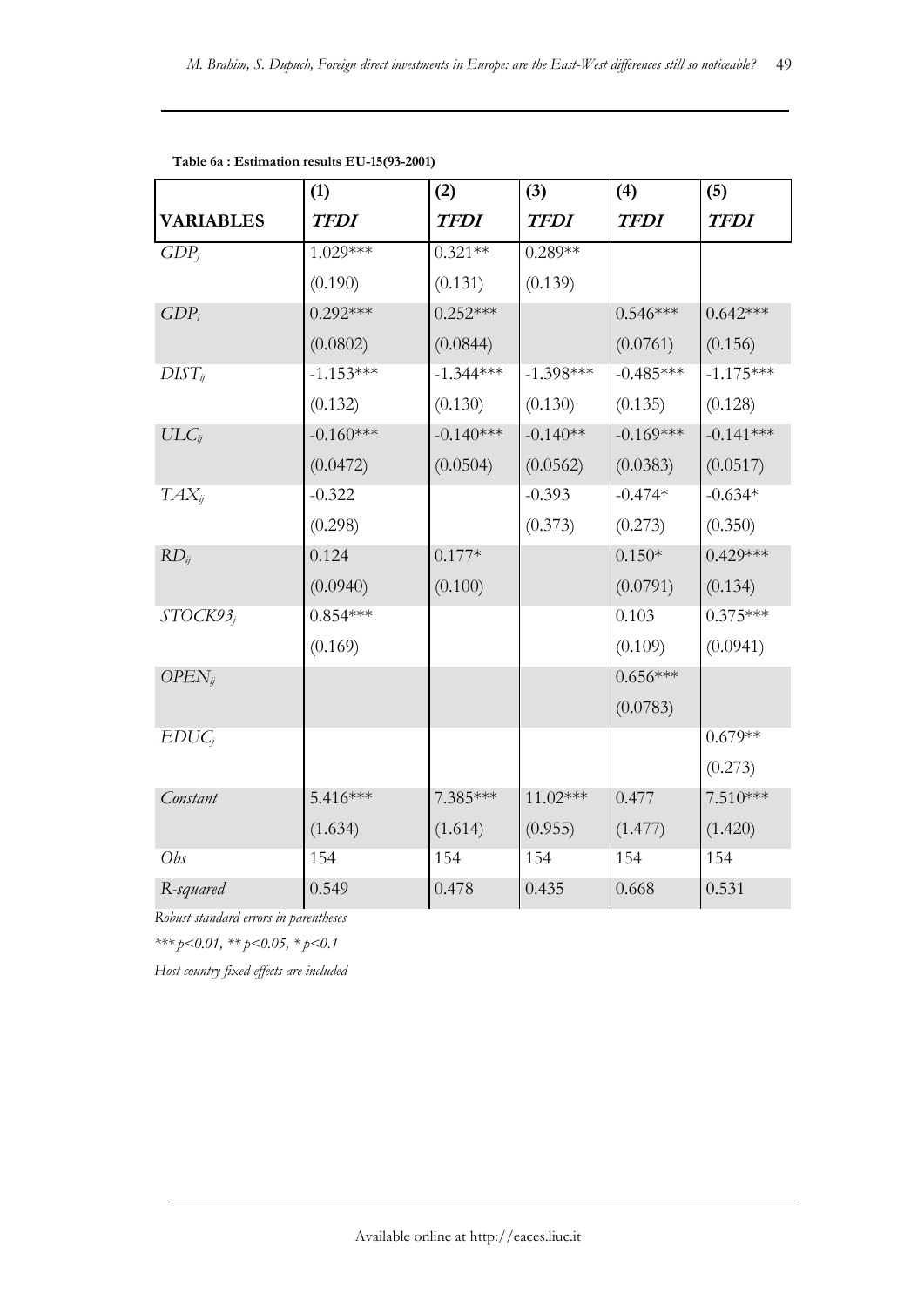|                  | (1)         | (2)         | (3)         | (4)         | (5)         |
|------------------|-------------|-------------|-------------|-------------|-------------|
| <b>VARIABLES</b> | <b>TFDI</b> | <b>TFDI</b> | <b>TFDI</b> | <b>TFDI</b> | <b>TFDI</b> |
| $GDP_i$          | $0.185**$   | 0.0605      |             |             |             |
|                  | (0.0845)    | (0.0769)    |             |             |             |
| $GDP_i$          | $0.209***$  | $0.229***$  | $0.229***$  | $0.324***$  | $0.264***$  |
|                  | (0.0575)    | (0.0588)    | (0.0565)    | (0.0542)    | (0.0602)    |
| $DIST_{ij}$      | $-0.401***$ | $-0.511***$ | $-0.505***$ | $-0.128$    | $-0.445***$ |
|                  | (0.104)     | (0.102)     | (0.106)     | (0.124)     | (0.102)     |
| $ULC_{ij}$       | $-0.0502**$ | $-0.0397$   | $-0.0350$   | $-0.0535**$ | $-0.0377$   |
|                  | (0.0217)    | (0.0245)    | (0.0231)    | (0.0215)    | (0.0234)    |
| $TAX_{ii}$       | $-0.487***$ |             | $-0.200**$  | $-0.553***$ | $-0.427**$  |
|                  | (0.125)     |             | (0.0978)    | (0.115)     | (0.174)     |
| $RD_{ij}$        | 0.0216      | 0.0723      |             | 0.0577      | 0.0542      |
|                  | (0.0631)    | (0.0659)    |             | (0.0610)    | (0.0842)    |
| $STOCK2002_i$    | $0.277***$  |             |             | $0.110*$    | $0.355***$  |
|                  | (0.0538)    |             |             | (0.0579)    | (0.102)     |
| $OPEN_{ij}$      |             |             |             | $0.253***$  |             |
|                  |             |             |             | (0.0534)    |             |
| $EDUC_i$         |             |             |             |             | $0.571**$   |
|                  |             |             |             |             | (0.253)     |
| Constant         | $-0.0471$   | 4.069***    | 4.035***    | 1.158       | 3.555***    |
|                  | (1.140)     | (0.738)     | (0.763)     | (1.047)     | (0.741)     |
| Obs              | 154         | 154         | 154         | 154         | 154         |
| R-squared        | 0.423       | 0.312       | 0.314       | 0.477       | 0.369       |

**Table 6b: Estimation results EU-15(2002-2010)**

*Robust standard errors in parentheses*

*\*\*\* p<0.01, \*\* p<0.05, \* p<0.1*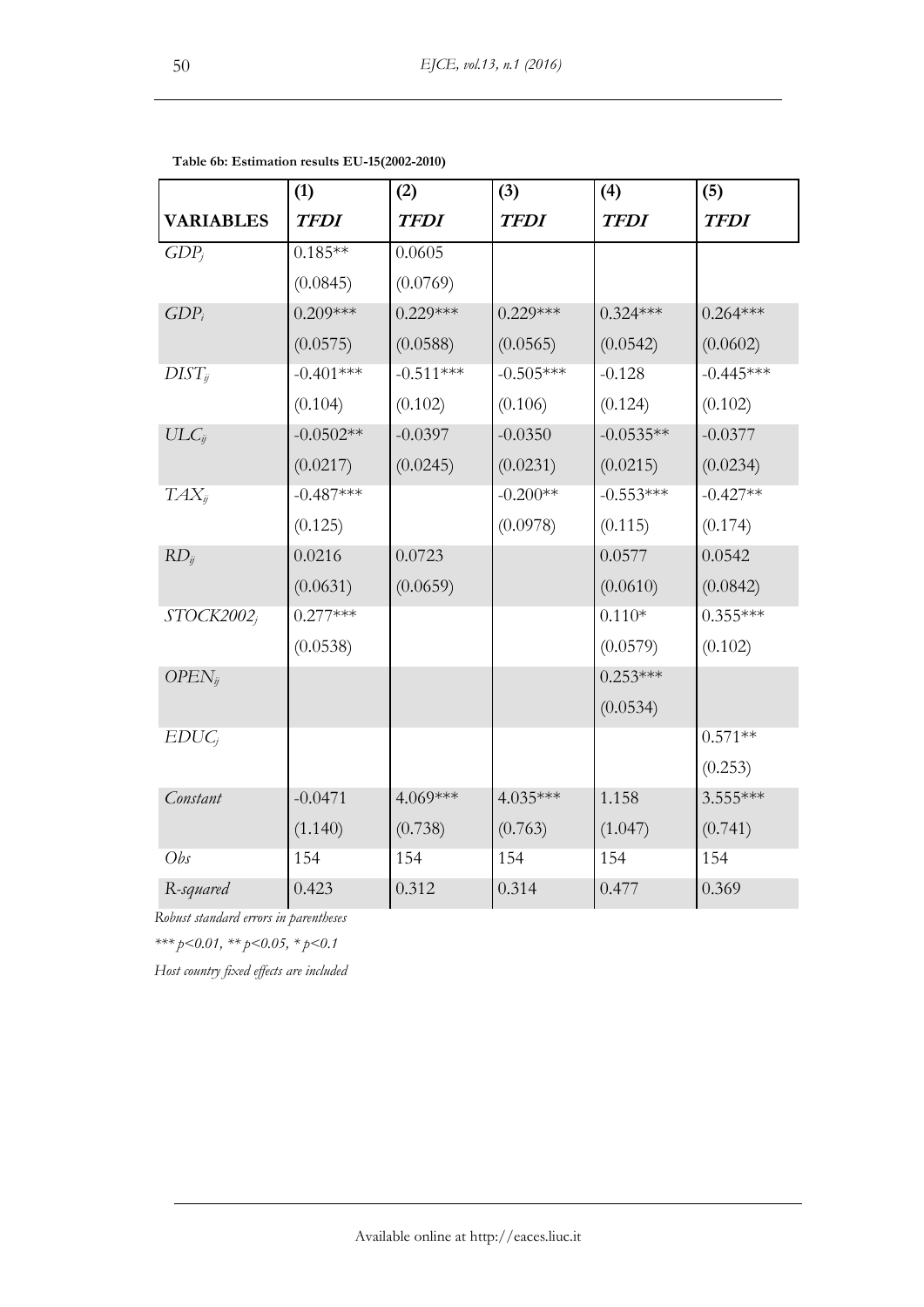|                  | (1)         | (2)         | (3)         | (4)         | (5)         |
|------------------|-------------|-------------|-------------|-------------|-------------|
| <b>VARIABLES</b> | <b>TFDI</b> | <b>TFDI</b> | <b>TFDI</b> | <b>TFDI</b> | <b>TFDI</b> |
| $GDP_i$          | $1.722***$  | 1.679***    | 1.448***    |             |             |
|                  | (0.243)     | (0.240)     | (0.285)     |             |             |
| $GDP_i$          | $0.585***$  | $0.649***$  |             | $0.464***$  | $0.585***$  |
|                  | (0.0971)    | (0.0890)    |             | (0.0976)    | (0.0971)    |
| $DIST_{ij}$      | $-1.101***$ | $-1.117***$ | $-0.931***$ | $-0.540***$ | $-1.101***$ |
|                  | (0.124)     | (0.131)     | (0.135)     | (0.165)     | (0.124)     |
| $ULC_{ij}$       | $1.165***$  | 1.127***    |             | $0.690***$  | $-5.016***$ |
|                  | (0.237)     | (0.244)     |             | (0.234)     | (1.859)     |
| $TAX_{ij}$       | $-5.016***$ | $-4.043**$  | $-1.447$    | $-3.265*$   | $-0.452$    |
|                  | (1.859)     | (1.835)     | (1.943)     | (1.771)     | (0.352)     |
| $RD_{ij}$        | $1.217*$    |             |             | $0.560***$  | $1.165***$  |
|                  | (0.619)     |             |             | (0.124)     | (0.237)     |
| STOCK93;         | $-0.452$    |             | $-0.874**$  | $-0.289$    | $0.937***$  |
|                  | (0.352)     |             | (0.414)     | (0.234)     | (0.212)     |
| $OPEN_{ij}$      |             |             |             | $0.521***$  |             |
|                  |             |             |             | (0.129)     |             |
| $EDUC_i$         |             |             |             |             | $1.098**$   |
|                  |             |             |             |             | (0.477)     |
| Constant         | $-9.301**$  | $-2.128$    | 1.853       | $-3.572**$  | $-6.887**$  |
|                  | (3.723)     | (1.389)     | (1.337)     | (1.528)     | (2.839)     |
| Obs              | 108         | 108         | 108         | 108         | 108         |
| R-squared        | 0.775       | 0.762       | 0.652       | 0.801       | 0.775       |

**Table 7 : Estimation results CEECs (93-2001)**

*Robust standard errors in parentheses*

*\*\*\* p<0.01, \*\* p<0.05, \* p<0.1*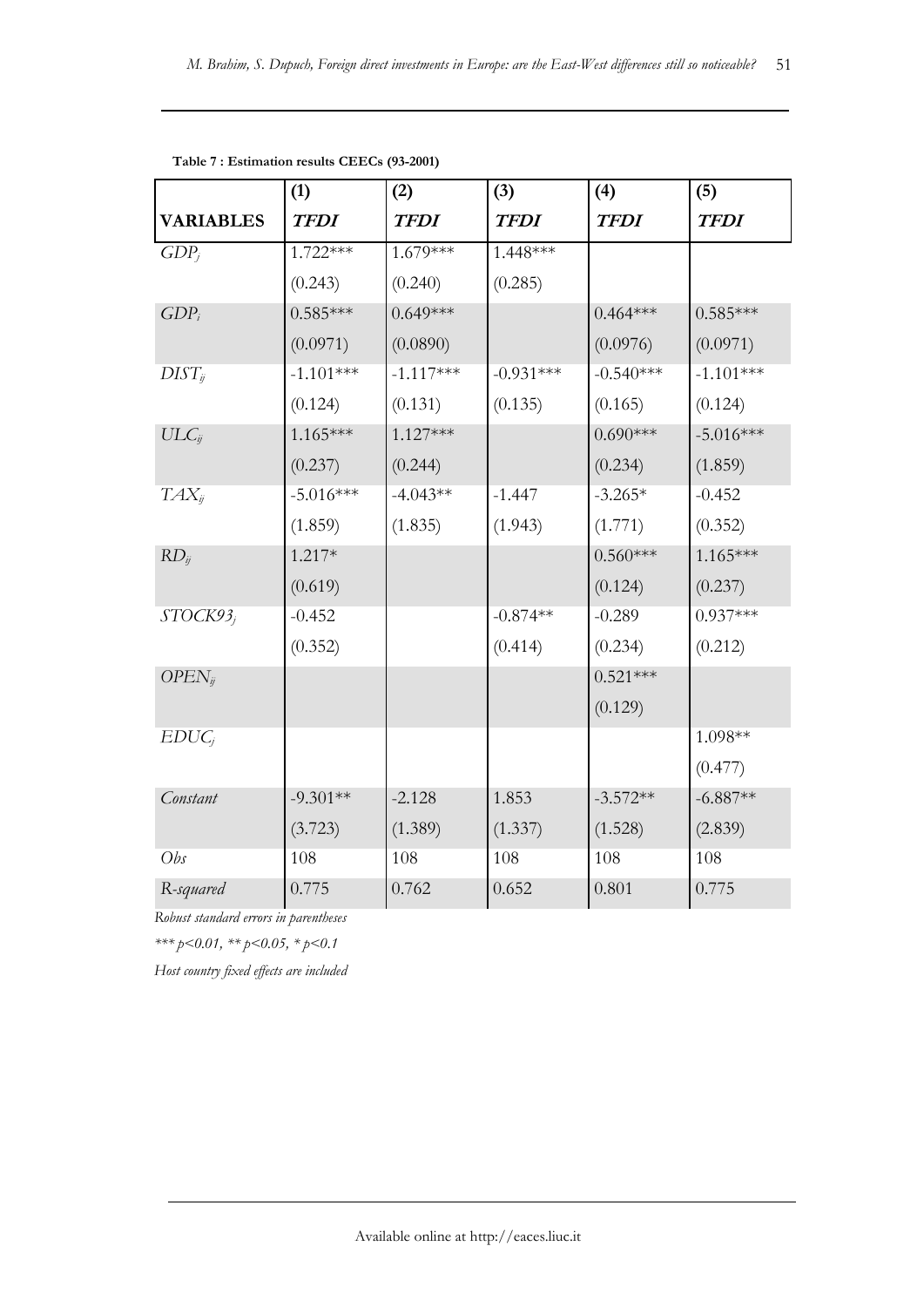|                  | (1)         | (2)         | (3)         | (4)         | (5)         |
|------------------|-------------|-------------|-------------|-------------|-------------|
| <b>VARIABLES</b> | <b>TFDI</b> | <b>TFDI</b> | <b>TFDI</b> | <b>TFDI</b> | <b>TFDI</b> |
| $GDP_i$          | 0.293       | $0.709***$  | $1.014***$  |             |             |
|                  | (0.264)     | (0.191)     | (0.187)     |             |             |
| $GDP_i$          | $0.208***$  | $0.207***$  |             | $0.120*$    | $0.178***$  |
|                  | (0.0645)    | (0.0701)    |             | (0.0644)    | (0.0670)    |
| $DIST_{ij}$      | $-0.245***$ | $-0.133$    | $-0.116$    | $-0.183*$   | $-0.216**$  |
|                  | (0.0881)    | (0.101)     | (0.100)     | (0.0974)    | (0.0910)    |
| $ULC_{ij}$       | $-5.049***$ | $-0.564$    | $-2.280**$  | $-3.842***$ | $-4.003***$ |
|                  | (1.414)     | (1.367)     | (1.137)     | (1.349)     | (1.379)     |
| $TAX_{ii}$       | $-6.368***$ |             | $-3.914***$ | $-4.525***$ | $-3.119***$ |
|                  | (1.068)     |             | (0.999)     | (1.204)     | (0.715)     |
| $RD_{ij}$        | $0.790***$  | 0.399       |             | $0.466**$   | $0.458**$   |
|                  | (0.247)     | (0.261)     |             | (0.219)     | (0.229)     |
| $STOCK2002_i$    | $2.274***$  |             |             | $2.177***$  | $3.688***$  |
|                  | (0.545)     |             |             | (0.420)     | (0.826)     |
| $OPEN_{ij}$      |             |             |             | $0.314***$  |             |
|                  |             |             |             | (0.100)     |             |
| $EDUC_i$         |             |             |             |             | 1.953**     |
|                  |             |             |             |             | (0.879)     |
| Constant         | $-2.313$    | $-2.958**$  | $-2.847***$ | $-0.504$    | $-5.982**$  |
|                  | (1.394)     | (1.353)     | (1.046)     | (0.893)     | (2.944)     |
| Obs              | 108         | 108         | 108         | 108         | 108         |
| R-squared        | 0.450       | 0.310       | 0.334       | 0.486       | 0.389       |

| Table 8 : Estimation results CEECs (2002-2010) |  |  |
|------------------------------------------------|--|--|
|------------------------------------------------|--|--|

*Robust standard errors in parentheses*

*\*\*\* p<0.01, \*\* p<0.05, \* p<0.1.*

*Host country fixed effects are included*

# **5.1. Comparison of the EU-15 and the EU- CEECs**

Over the 1993-2010 period, only few noticeable differences between the two areas are observed. The gravity variables are significant with the expected signs. The initial FDI stocks turn out to be both positive and significant as well as the openness degree variables.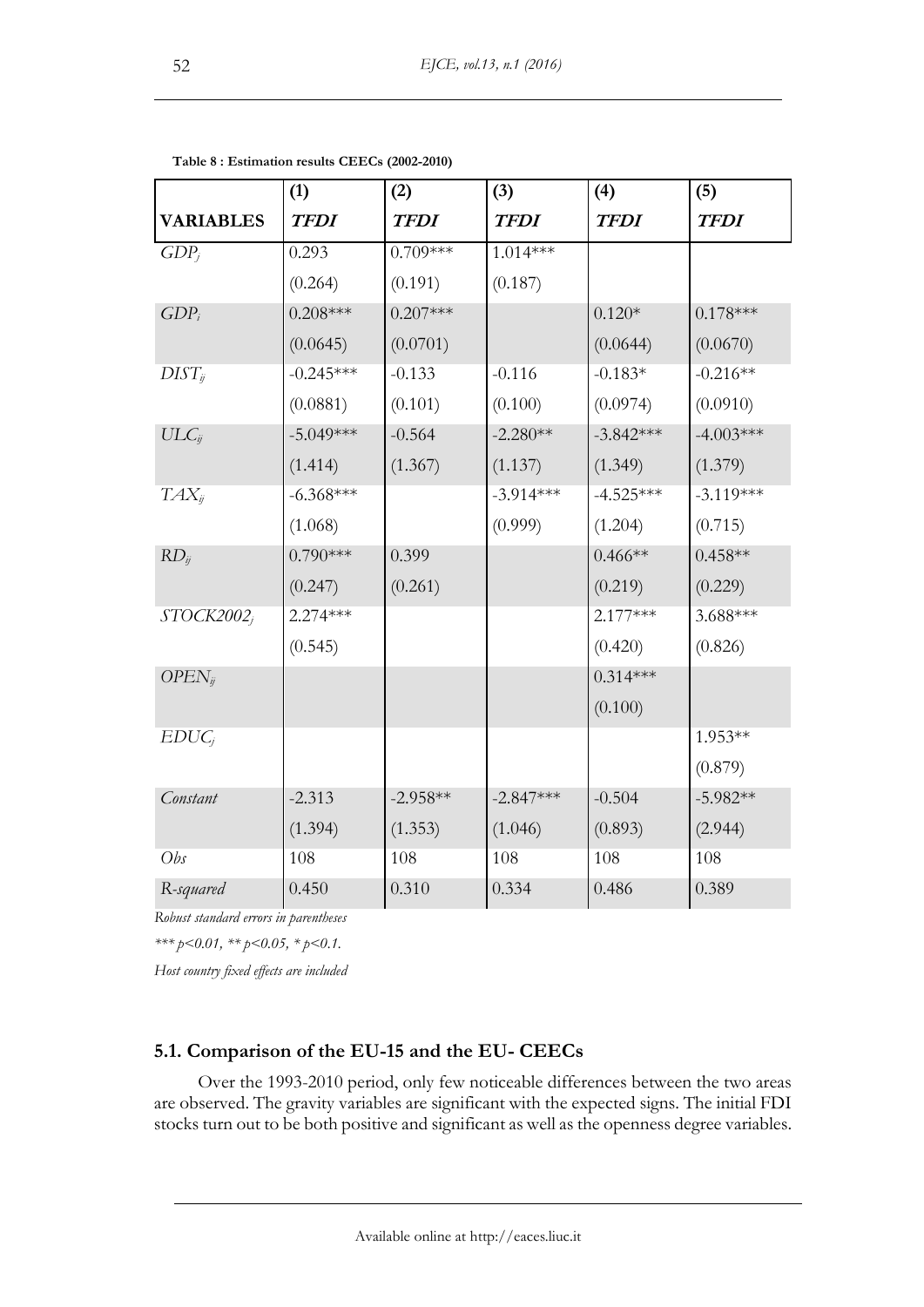Market size and initial conditions for FDI (measured by the initial FDI stock) are therefore important determinants to attract new foreign investments.

Overall, trade integration has a significantly positive effect on intra-EU FDI and FDI towards CEECs. The results suggest a complementarity relationship between trade and foreign investment, which confirms earlier studies, such as those of Brainard (1997) or Fontagné and Pajot (1999). In addition, the level of education of the labor force in the host country has a strong positive impact on FDI inflows, but only in the CEECs.

However, there is a larger difference between the two areas in terms of technological gap: this is not important in the EU-15 while it is so in most of investment specifications towards Eastern Europe. Indeed, the bigger the gap, the higher the FDI flows. This can be partly explained by the fact that these disparities are lower in the EU-15 and that this difference is no longer a factor of discrimination for multinational firms. Another explanation can stem from the fact that firms contribute to lower technological gaps while they seek to invest where the catch-up possibilities are greater, by using the specific advantages they have.

The tax system variable seems equally significant with a negative sign, suggesting that the tax competition hypothesis can be confirmed. However, differences in unit labor costs are not crucial in the EU-15 as in new member states. In the latter case, the variable appears to be significant in most of the specifications. This can reflect strategies of lowering labor costs but the model presented here does not allow the disentanglement of the effects of the technological disparities implied by productivity differences which can be as important as wage differences.

Now, have FDI determinants changed between the two observation sub-periods, first in EU-15 and then in the CEECs?

## **5.2. Comparison of the two sub-periods in the EU-15**

Considering the EU-15 countries, no net change from one sub-period to another is noticed, but the model is less precise in the second period. Due to the financial crisis, there is much more volatility in the FDI variables while the gravity variables remain important with the expected signs, the unit labor costs as well as the degree of openness. In this way, FDI determinants in the 1990 decade seem various, reflecting at the same time horizontal and vertical investment strategies, access to the markets and reducing production costs in the EU-15. While technological gaps are not significant, the tax differences are relevant only in the second period. At the same time, the unit labor costs variable, which is clearly significant, is not so in the second period. This suggests that tax competition effects are substituted to wage competition effects in the strategies of multinational firms. Finally, it is more difficult to say if the initial stock of FDI is relevant as it appears to be significant in only some specifications. This result can be attributed to multi co-linearity effects.

## **5.3. Comparison of the two sub-periods in the CEECs**

In the case of the CEECs, the model is also less sturdy in the second period. The gravity variables are important with the expected signs. Yet, the distance is no longer significant during this second period which can bring out a reorientation of the European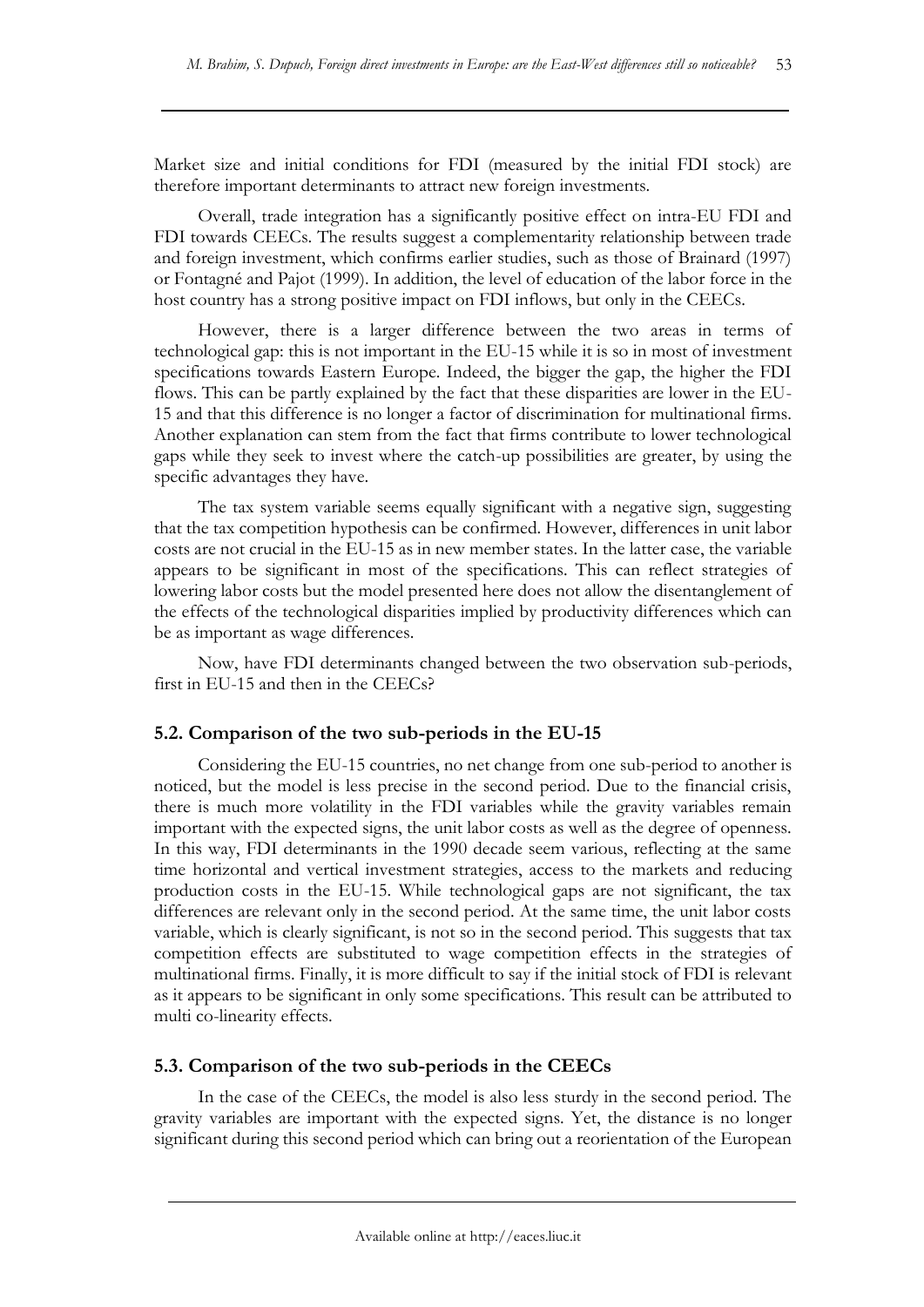investments towards farther destinations. This is sustained by the increase of FDI towards countries which later joined the EU, namely Bulgaria and Romania.

The unit labor costs are important but positive in the first period, which implies that the multinational firms did not at first necessarily look for the countries with lower costs but rather those which are nearer and offering opportunities of markets access with the enlargement of the EU in focus. Investors may prefer to invest in a country where the wages are relatively lower than in another country of the zone, but where the environment is otherwise more favorable and the opportunities greater : an attractive tax system, prior openness and an already effective presence of foreign investors.

During the 2000 decade, the strategies seem to reverse. Always significant, the variable sign becomes negative during the second period, which is in favor of the thesis of wage competition in the enlarged EU. The technologic gap variable is often important. The tax system is almost always significant with a negative sign, which still reinforces that the tax system competition has played a big role in the EU investment decisions. The degree of openness is important with the expected sign in the two periods while the initial FDI stock seems more determinant during the 2000 decade.

Thus, a drop is noticed not only in the investors' geographic orientation but also in their motivations. The social and tax competition is reflected on the technologic differences. Finally, the estimates of the education variable are positive and significant. This emphasizes the importance of a highly educated workforce in FDI motivations of multinational firms in addition to relatively lower unit labor costs.

In order to highlight the size of the different effects on FDI flows between the two areas, Standardized Coefficients for the first regression specifications of each period and each geographical area are calculated.

|                    | 93-2010    |              | 93-2001    |              | 2002-2010  |              |
|--------------------|------------|--------------|------------|--------------|------------|--------------|
| Model $(1)$        | $EU-15$    | <b>CEECs</b> | $EU-15$    | <b>CEECs</b> | $EU-15$    | <b>CEECs</b> |
| $GDP_j$            | $+.177$    | $+1.305***$  | $+483***$  | $+1.110***$  | $+.171**$  | $+.375$      |
| $GDP_i$            | $+.323***$ | $+.180**$    | $+.222***$ | $+0.347***$  | $+.259***$ | $+.260***$   |
| $DIST_{ij}$        | $-424***$  | $-317***$    | $-520***$  | $-454***$    | $-336***$  | $-215***$    |
| $ULC_{ij}$         | $-103*$    | $-434**$     | $-179***$  | $+.378***$   | $-123**$   | $-710***$    |
| $TAX_{ij}$         | $-176***$  | $-.609***$   | $-0.059$   | $-435***$    | $-.231***$ | $-1.49***$   |
| $RD_{ij}$          | $+.066$    | $+.214*$     | $+.062$    | $+.983*$     | $+.018$    | $+.484***$   |
| STOCK <sub>j</sub> | $+.358***$ | $+1.136*$    | $+429***$  | $-219$       | $+.325***$ | $+1.845***$  |

**Table 11: Standardized Coefficients of the Variables in the cross sectional Regressions**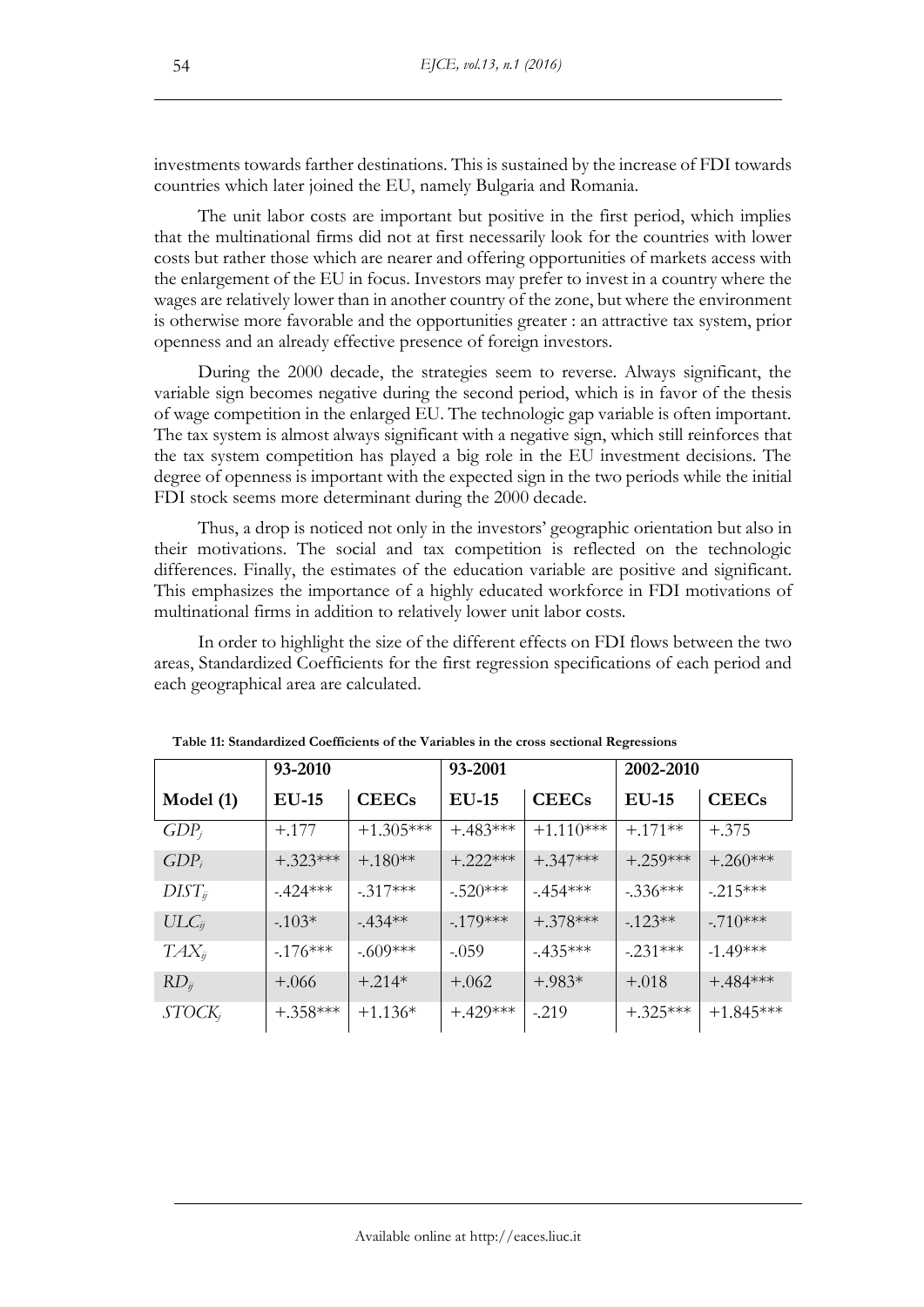|                    | 93-2010    |              | 93-2001    |              | 2002-2010  |              |
|--------------------|------------|--------------|------------|--------------|------------|--------------|
| Model $(4)$        | $EU-15$    | <b>CEECs</b> | $EU-15$    | <b>CEECs</b> | $EU-15$    | <b>CEECs</b> |
| $GDP_i$            | $+.518***$ | $+.087$      | $+415***$  | $+.275***$   | $+.401***$ | $+.148*$     |
| $DIST_{ij}$        | $-124**$   | $-377***$    | $-218***$  | $-222***$    | $-107$     | $-162*$      |
| $ULC_{ij}$         | $-.094$    | $-346*$      | $-189***$  | $+.224***$   | $-1.31**$  | $-616***$    |
| $TAX_{ij}$         | $-128**$   | $-274**$     | $-.087*$   | $-283*$      | $-262***$  | $-1.112***$  |
| $RD_{ij}$          | $+.082$    | $+.059$      | $+.075*$   | $+4.52***$   | $+.048$    | $+.282**$    |
| STOCK <sub>j</sub> | $+442***$  | $+$ .741***  | $+.052$    | $-140$       | $+.128*$   | $+1.695***$  |
| OPENij             | $+484***$  | $+.41***$    | $+.603***$ | $+.309***$   | $+.449***$ | $+.340***$   |

**Table 12: Standardized Coefficients of the Variables in the cross sectional Regressions**

**Table 13: Standardized Coefficients of the Variables in the cross sectional Regressions**

|                    | 93-2010    |              | 93-2001      |              | 2002-2010  |              |
|--------------------|------------|--------------|--------------|--------------|------------|--------------|
| Model $(5)$        | $EU-15$    | <b>CEECs</b> | <b>EU-15</b> | <b>CEECs</b> | $EU-15$    | <b>CEECs</b> |
| $GDP_i$            | $+.867***$ | $+.180**$    | $+.301***$   | $+.347***$   | $+.264***$ | $+.222***$   |
| $DIST_{ij}$        | $1.094***$ | $-317***$    | $-.530***$   | $-454***$    | $-444***$  | $-189**$     |
| $ULC_{ij}$         | $-1.799$   | $-434**$     | $-158***$    | $-435***$    | $-.037$    | $-563***$    |
| $TAX_{ij}$         | $1.579***$ | $-.609***$   | $-117*$      | $-219$       | $-427**$   | $-733***$    |
| $RD_{ij}$          | $+.254**$  | $+.188*$     | $+.216***$   | $+.378***$   | $+.050$    | $+.281**$    |
| STOCK <sub>j</sub> | $+478***$  | $+1.113***$  | $+.234***$   | $+.756***$   | $+.353***$ | $+2.992***$  |
| <i>EDUCj</i>       | $+.091$    | $+.636**$    | $+.221**$    | $+.301**$    | $+.563**$  | $+.786**$    |

Standardized coefficients allow the following highlighted results: First, a drop in labor costs in the EU is related to a rise in FDI but the effect over the period 1993-2010 appears to be larger in the CEECs than in the EU-15. A1% standard deviation decrease in the unit labor costs would translate into a 0.103 standard deviation increase in FDI flows to the EU-15, compared to a 0.434 standard deviation increase in FDI flow into the CEECs. A similar effect can be observed for tax rate variations and the effect becomes higher in the CEECs in the last period. As mentioned before, there is an exception in CEECs in the first period with a positive link between labor costs and FDI. This result can be explained by the fact that multinational firms at the beginning choose to invest in the closest destinations from the EU<sup>6</sup>, which are also the countries with higher wages.

 $\overline{a}$ 

<sup>6</sup>These initial choices of location by the multinational firms in the countries which were the closest to the EU can also be explained by the fact that the first association agreements were signed between the EU and Hungary Poland and Czechoslovakia at the end of 1991. These countries share a border with the EU. The asymmetric implementation of these agreements across countries associated with different rhythms of the transition towards a market based economy and different initial conditions can then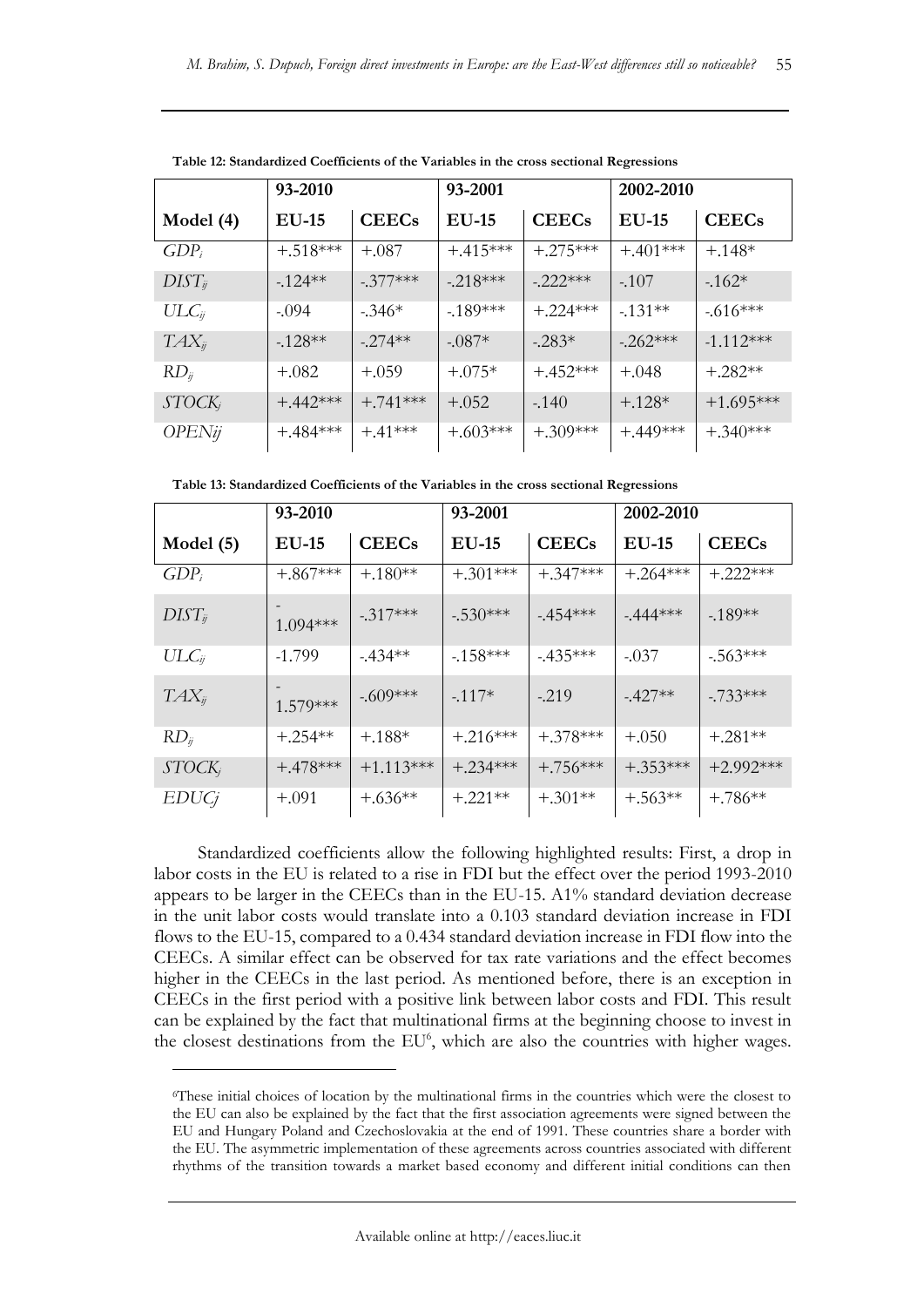Another explanation can be suggested, as the sign of the variable is reversed when the education variable is introduced. Higher wages would also reflect higher education, which suggests the evidence of multicollinearity between the two variables.

These coefficients also reflect the effects of trade openness and the education level of the active population on the FDI flows. Regarding trade openness, the estimates put forward in this paper confirm the hypothesis of complementarity. Over the whole period, a 1% standard deviation increase in trade openness would translate into a 0.484 standard deviation increase in FDI flows to the EU-15, with a 0.410 standard deviation increase in FDI flow into the CEECs. When the education variable is considered, the effects are larger in the CEECs in the last period.

#### **6. Conclusion**

 $\overline{a}$ 

This article aims at examining the foreign investors' possible differing behavior between the old EU-15 and the CEECs. Ten years after the EU enlargement, is it worth considering that the CEECs differentiation characteristics remain and the specific attraction factors allure FDI that are different from those of the EU-15? For this reason, an estimation strategy is successively used to compare the FDI determinants in the EU-15 and in the CEECs over the whole period, then during the periods of 1993-2001 and 2002-2010.

Over the whole 1993-2010 period, few noticeable differences between the two areas are observed. The gravity variables are important with the expected signs. The initial FDI stock comes out equally positive and significant as well as the degree of openness. The prior openness to the international exchanges and to the MNF is an important determinant to attract foreign investments.

However, the two areas differ in terms of the role played by the technologic gap which does not seem important in the EU-15, contrary to most of the investment specifications towards Eastern Europe. Another explanation stems from the fact that the companies participate in the reduction of the technologic gap as they invest where the catch-up possibilities are bigger, by exploiting the specific advantages they have.

The effects relative to the labor and tax system variables imply the following: the tax system variable is overall significant with a negative sign, thus sustaining the thesis of tax competition, and this factor is important both in the EU-15 and in the CEECs. Yet, the unit labor costs differences are not determinant in the EU-15 but fairly determinant in the zone of the new member countries. Nevertheless, the results in this paper put forward a determinants' time evolution. Thus, the costs variable is more significant during the 1990s than in the 2000 decade for the EU-15 while the reverse happens in the CEECs. This suggests that, at first, the MNF have not looked for low-cost countries but rather the nearest ones offering opportunities of markets access with the EU enlargement in focus. The investors may prefer to invest in a country where the wages are lower compared to another country in the zone, but with a more favorable environment and greater opportunities. The evidence suggested by the education variable also shows that the level of education attained by active workers also matters in investment choices. In

explain that CEEC's were split into two groups of countries in 1997 by the Luxembourg European Council regarding the accession process.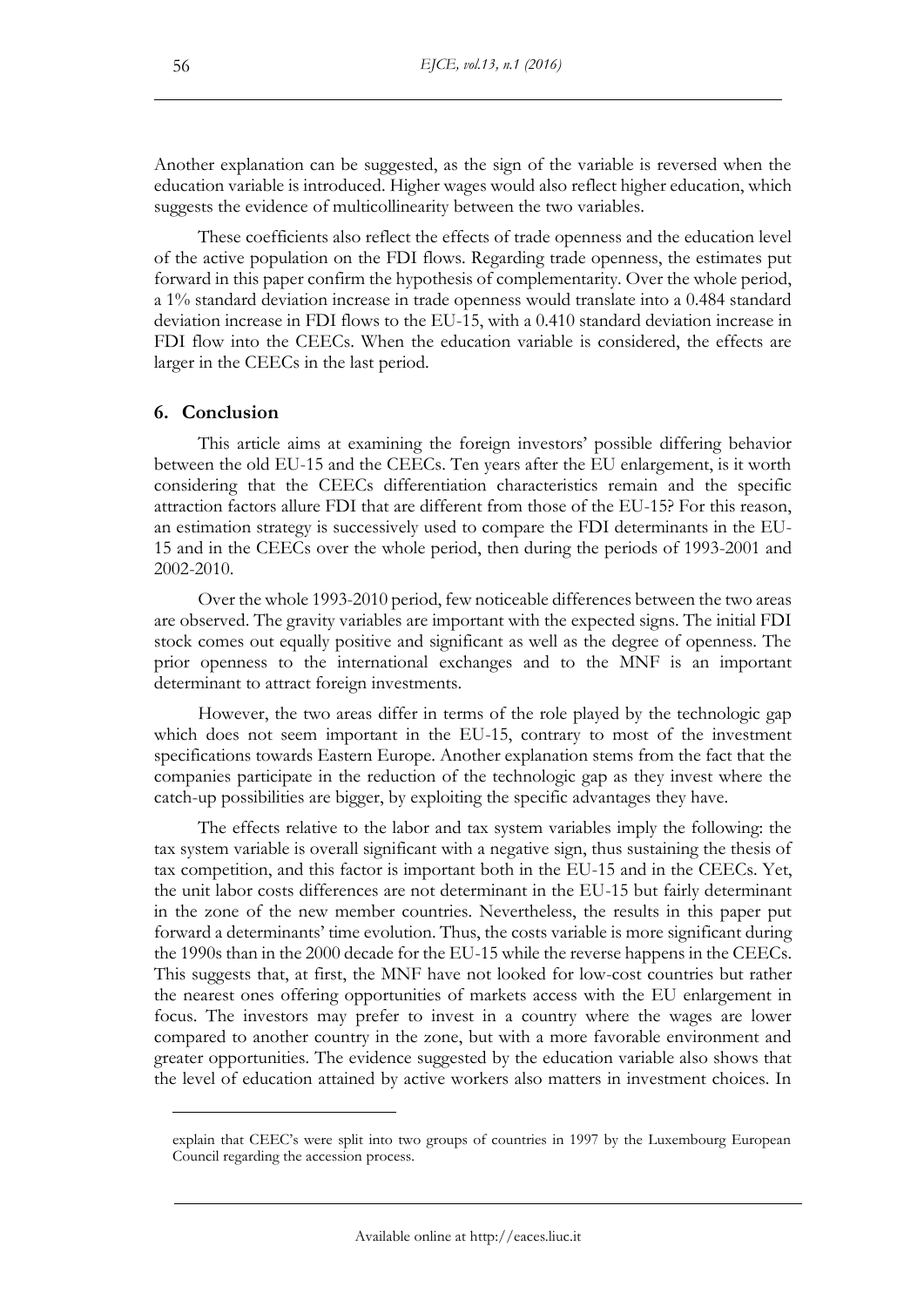the EU-15, the FDI determinants are numerous, reflecting both horizontal and vertical investment logics, markets access and costs rationalization in the EU-15.

According to the results presented, a drop is therefore found not only in the investors' geographic orientation but also in their motivations. There is no link between the CEECs variables towards those of the EU-15, but reversely the effect of the tax system competition tends to spread in the CEECs firm strategies towards the whole EU. This matches with the crisis occurrence which generates a bigger FDI flows volatility.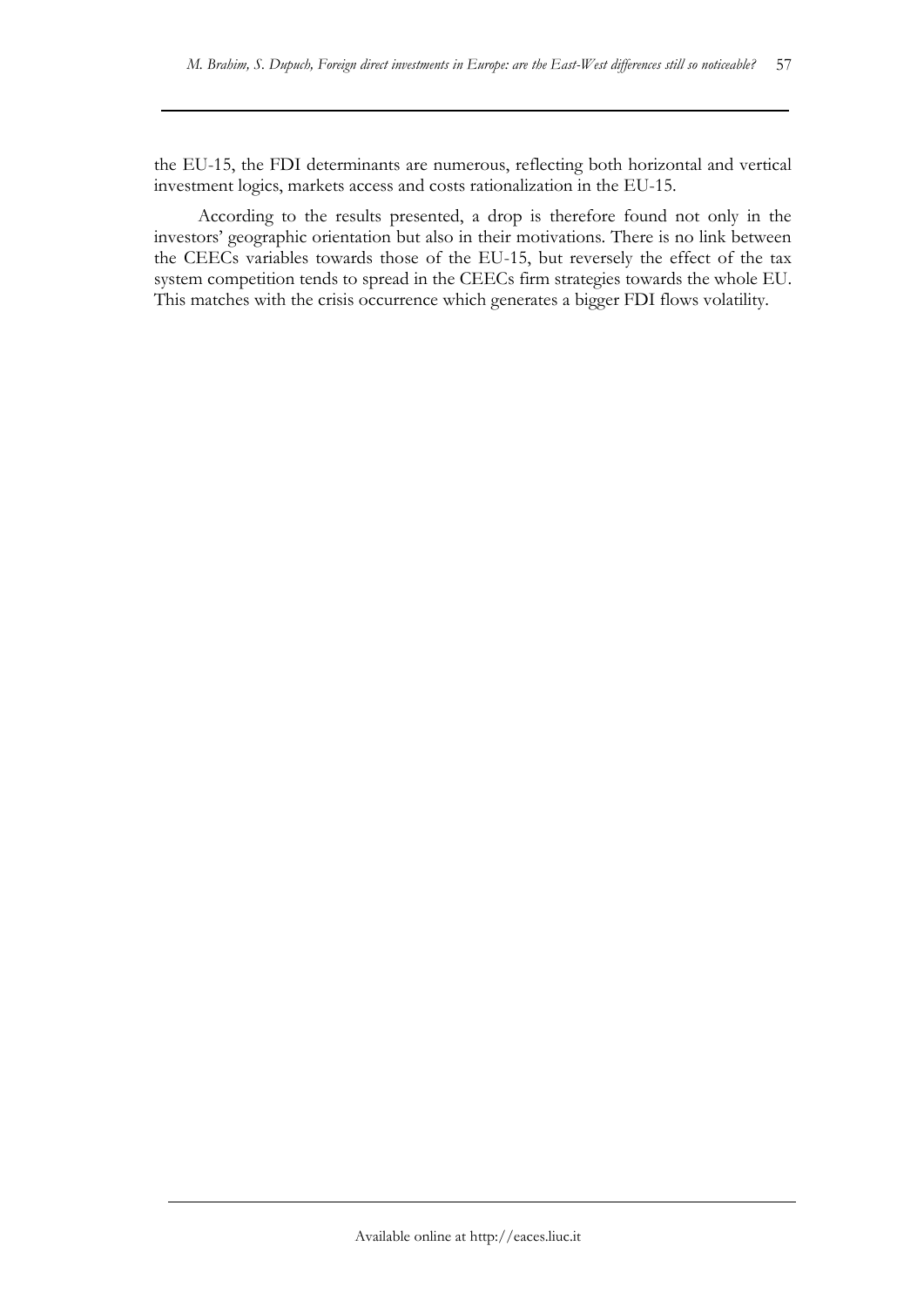## **Annex A. Construction of variables**

This section describes the construction of the variables used in this empirical analysis. The index i stands for the home country and j is the host country while t is the time period. The data sources are presented in table A.1.

GDP<sub>i</sub> and GDP<sub>j</sub> represent the gross domestic product and measures the scope of the market: the higher this variable, the bigger the market; and therefore the more attractive it is to FDI. The size of the home and host countries is approximated by the GDP which is expressed in national currency and then converted to dollar after using the average annual exchange rate.

- 1.  $DIST_{ii}$  represents the geographic distance between the home and host countries capitals. According to the literature, the expected sign of this variable can be positive or negative.
- 2. RD<sub>ij</sub> is the technologic gap measured with the R&D expenses share ratio in the GDP between the home and the host countries.(Source: OCDE)

$$
INT.RDij = \frac{(DEP.RD/GDP)i}{(DEF.RD/GDP)j}
$$

3.  $OPEN_{ij}$  is the degree of bilateral openness between the home and the host countries measured as as follows :  $OPEN_{ij} = \frac{1}{2} \sqrt{\frac{X_{ij} + M_{ij}}{GDP_i}}$  $\frac{ij+M_{ij}}{GDP_i} + \frac{X_{ij}+M_{ij}}{GDP_j}$  $\frac{dI^{(1)}(m_I)}{dDP_j}$  where $X_{ij}$  and  $M_{ij}$  represent respectively bilateral

exports and imports between country *i* and country *j*.

- 4.  $STOCK93<sub>j</sub>$  is the early FDI stock reported to the host country's GDP. This variable makes it possible to check whether the bilateral flows move further towards the countries where the presence of foreign firms is initially high.
- 5. TAXijis the legal rate of companies' taxation, it is the ratio between the tax system of the two countries. This means that if the taxation is high in the host country, and therefore the ratio is important, then few investments should head for it.

$$
TAXij = \frac{TAXj}{TAXi}
$$

TAX<sup>i</sup> measures the companies' taxes share in the home country's GDP. Accordingly, TAXj measures the companies' taxes share in the host country's GDP. Bellak et al., 2009, show that generally a low companies taxation rate attracts the FDI, in particular those in the CEEC. Thus, a negative correlation with FDI is expected.

6.  $ULC_{ij}$  is the relative unit labor cost between the host and home countries :  $(ULC_i/ULC_i)$ 

$$
ULC_j = \left\lfloor \frac{COMP_j/EMPE_j}{GDP_j/EMP_j} \right\rfloor \times 100
$$

Where  $\textit{COMP}_j$  is the annual nominal work remuneration in the national currency of the host country j converted in dollars;  $EMPE<sub>j</sub>$  is the salaried employees in the host country j;  $GDP_j$  is the current GDP in dollars of the host country j and  $EMP_j$  is total employment in the host country j.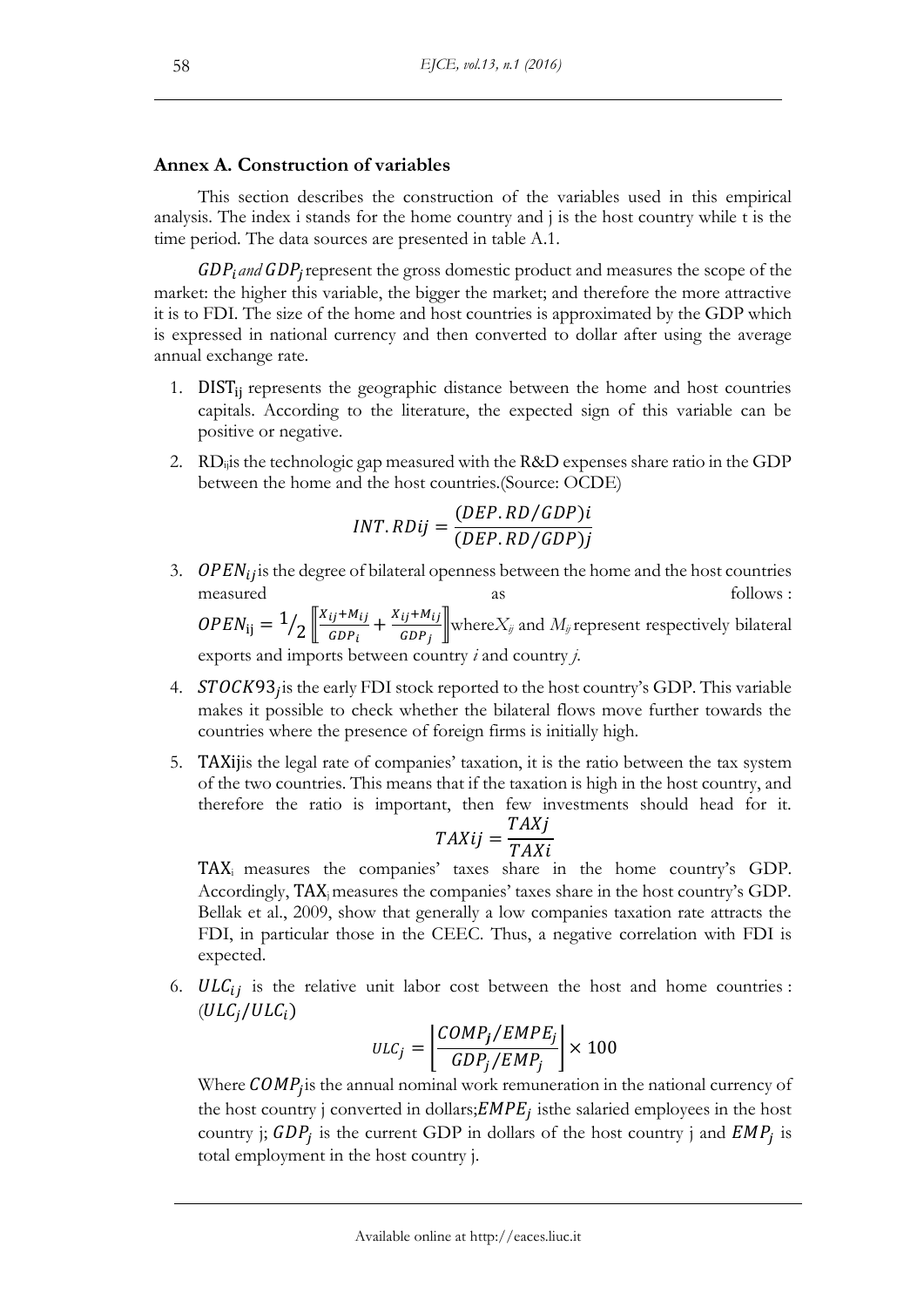7. EDUCj is the share of the active population with upper secondary or tertiary education attainment.

**Table A.1:Sources of data**

| <b>Variables</b><br><b>Abbreviations</b>                                                                           |                                     | <b>Sources</b>                                                                                                                                                            |  |  |
|--------------------------------------------------------------------------------------------------------------------|-------------------------------------|---------------------------------------------------------------------------------------------------------------------------------------------------------------------------|--|--|
| Flow of foreign direct<br>investments                                                                              | $TFDI_{ijt}$                        | International<br>Direct<br>OECD<br>Statistic<br>Yearbook,<br>Investment<br>European Union Foreign<br>Direct<br>Yearbook<br>Investment<br>(Eurostat,<br>several editions). |  |  |
| Size of the home and<br>host countries                                                                             | $GDP_i$ et $GDP_i$                  | World<br>Economic<br>Outlook<br>IMF's<br>database (2012)                                                                                                                  |  |  |
| Distance between<br>the<br>capitals of the home and<br>host countries                                              | $DIST_{ij}$                         | CEPII (center of prospective studies<br>and international information)                                                                                                    |  |  |
| Early FDI stock to the<br>host country's GDP                                                                       | $STOCK93_i$<br>and<br>$STOCK2002_i$ | <b>UNCTAD</b>                                                                                                                                                             |  |  |
| bilateral<br>of<br>Degree<br>openness between the<br>home and host countries                                       | $OPEN_{ij}$                         | CHELEM (harmonized accounts on<br>the exchanges and the world economy)                                                                                                    |  |  |
| Technological gap                                                                                                  | $RD_{ii}$                           | OECD (Organization of cooperation<br>and economic development)                                                                                                            |  |  |
| Gap of taxation pressure<br>on companies between<br>the two countries                                              | $TAX_{ii}$                          | OECDTaxDatabase                                                                                                                                                           |  |  |
| Relative unit labor cost<br>between host and home<br>countries                                                     | $ULC_{ii}$                          | Eurostat, OECDand KLEMS                                                                                                                                                   |  |  |
| active<br>Share of<br>the<br>population with upper<br>secondary<br>tertiary<br>$\hbox{or}$<br>education attainment | <b>EDUCi</b>                        | Eurostat                                                                                                                                                                  |  |  |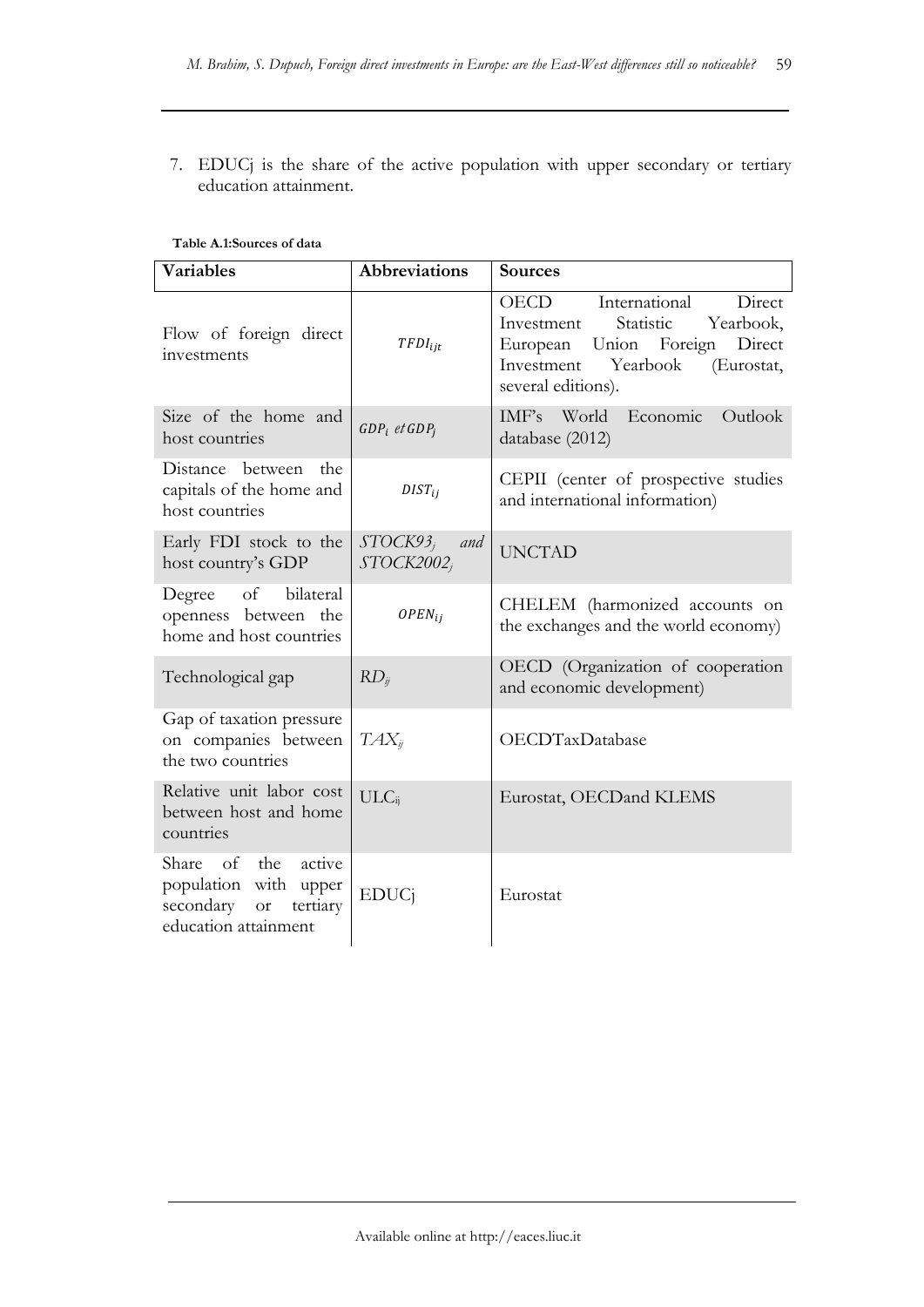Available online at http://eaces.liuc.it

**A.2:List of countries in our sample**

| <b>CEECs</b>              |                                                                    | EU                                                                                                                                                  |
|---------------------------|--------------------------------------------------------------------|-----------------------------------------------------------------------------------------------------------------------------------------------------|
| Romania Slovakia Slovenia | Bulgaria Czech Republic Estonia<br>Hungary Latvia Lithuania Poland | Austria Benelux (BelgiumLuxembourg) Denmark<br>Finland France Germany Greece Ireland<br>Italy Netherlands Portugal<br>Spain<br>SwedenUnited Kingdom |

## **Bibliography**

- Behrman J.N. (1972) *The Role of International Companies in Latin America: Autos and Petrochemicals*, Lexington, Lexington Books.
- Bellak C., Leibrecht M., Damijan J.(2009), 'Infrastructure endowment and corporate income taxes as determinants of Foreign Direct Investment in Central and Eastern European Countries', *The World Economy,* **32(2)**, 267-290.
- Bevan A., Estrin S. (2000) 'The Determinants of Foreign Direct Investment in Transition Economies', *William Davidson Institute Working Papers Series*, **342**.
- Blonigen B.A, (2005). 'A review of the empirical literature on FDI determinants', *NBER Working Paper*, **11299**, National Bureau of Economic Research, Cambridge,Massachusetts, United States.
- Boillot J.J., (2002), *L'Union européenne élargie, un défi économique pour tous*, la Documentation Française, les Etudes-économie
- Brainard L.S. (1997), 'An Empirical Assessment of the Proximity-Concentration Trade-off Between Multinational Sales and Trade', *The American Economic Review*, **87(4)**, September, 520- 544.
- Brenton P., Di Mauro F., Lücke M. (1999), 'Economic Integration and FDI: An Empirical Analysis of Foreign Investment in the EU and in Central and Eastern Europe' , *Empirica*, **26(2)**, 95-121.
- Campos Nauro F., Kinoshita Y. (2003), 'Why does FDI go Where it goes? New Evidence from the Transition Economies', *University of Michigan William Davidson Institute Working Papers Series*, **2003-573**.
- Carstensen K., Toubal, F. (2004), 'Foreign direct investment in Central and Eastern European countries: a dynamic panel analysis', *Journal of Comparative Economics*, **32(1)**, 3–22.
- Chavance B. dir, (2004), *Les incertitudes du grand élargissement, l'Europe centrale et balte dans l'intégration européenne*, L'Harmattan, coll. Pays de l'est
- Deng P. (2007), 'Investing for strategic resources and its rationale: the case of outward FDI from Chinese companies', *Business Horizons,* **50(1)**, 71-81. Retrieved April 7, 2011, DOI:10.1016/j.bushor.2006.07.001.
- Dunning J.H. (1993), *Multinational Enterprises and the Global Economy*, Addison Wesley, Redwood City (USA).
- Dunning J.H., Lundan S.M., (2008), *Multinational Enterprises and the Global Economy (Second Edition)*, Published by Edward Elgar, MPG Books Ltd, Great Britain.
- Dupuch S. (2004), 'Les investissements directs étrangers dans les nouveaux pays adhérents à l'Union européenne', *Région et Développement*, **20-2004**